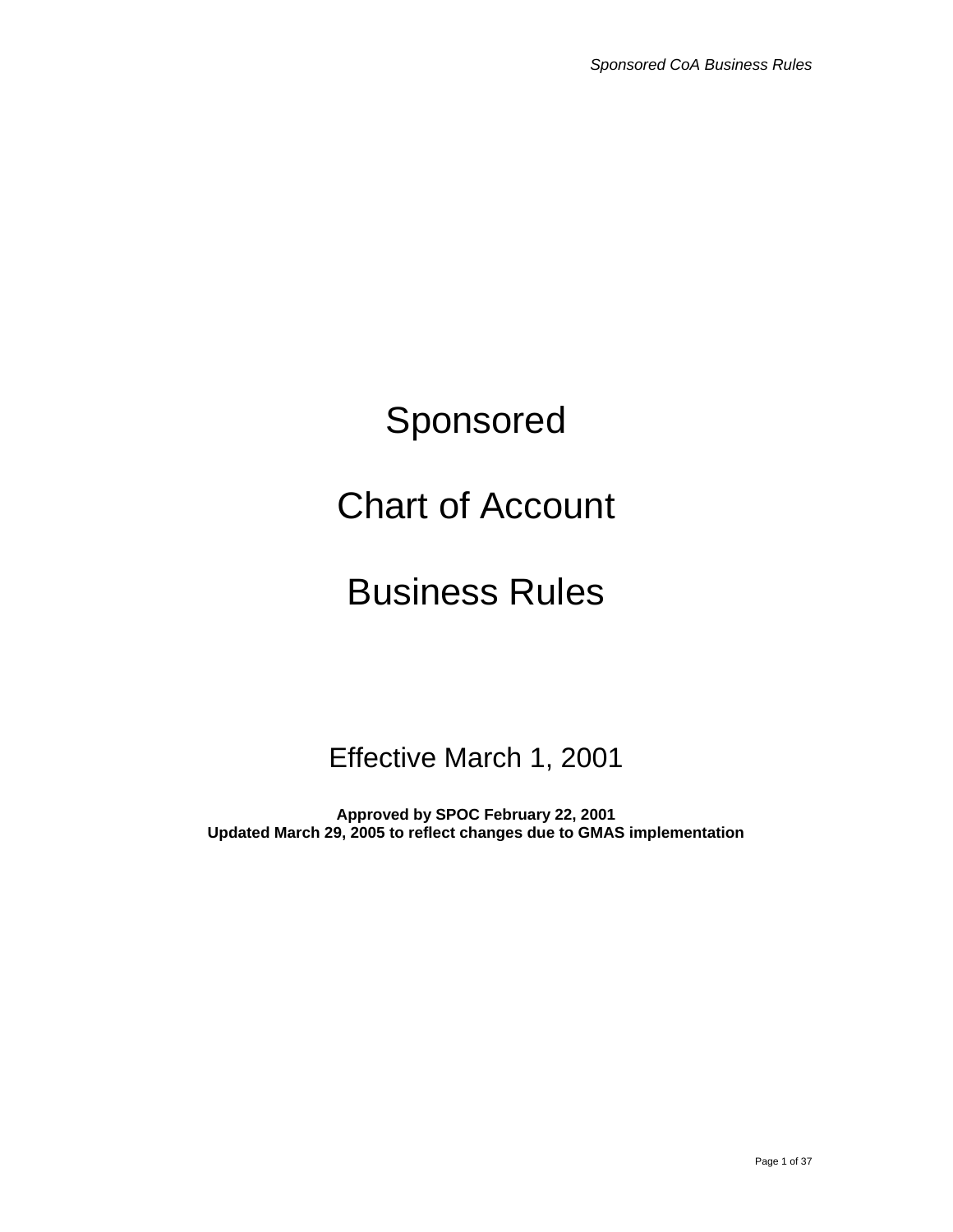# <span id="page-1-0"></span>Table of Contents

| <b>Table of Contents</b>                                                        | $\mathbf{2}$     |
|---------------------------------------------------------------------------------|------------------|
| <b>Preface</b>                                                                  | 4                |
| Part One: Sponsored Accounts - An Overview                                      | ${\bf 5}$        |
| I. A Sponsored Account                                                          | $\,$ 5 $\,$      |
| II. Determining the Sponsored Chart of Account Structure                        | 6                |
| III. How to Establish a Sponsored Account                                       | 8                |
| <b>Part Two: Chart of Accounts Segments</b>                                     | 9                |
| I. TUB                                                                          | 9                |
| A. Definition and Purpose                                                       | $\boldsymbol{9}$ |
| <b>B. Business Rules</b>                                                        | $\boldsymbol{9}$ |
| II. ORG                                                                         | 10               |
| A. Definition and Purpose                                                       | 10               |
| <b>B. Business Rules</b>                                                        | 10               |
| III. Fund                                                                       | 11               |
| A. Definition and Purpose                                                       | 11               |
| B. Business Rules - Assigning a Fund Value to an Award                          | 11               |
| IV. Activity                                                                    | 14               |
| A. Definition and Purpose                                                       | 14               |
| B. Business Rules - Assigning an Activity Value(s) to an Award                  | 14               |
| V. SUB-ACTIVITY                                                                 | 17               |
| A. Definition and Purpose                                                       | 17               |
| <b>B. Business Rules</b>                                                        | 18               |
| VI. ROOT                                                                        | 22               |
| A. Definition and Purpose                                                       | 22               |
| <b>B. Business Rules</b>                                                        | 22               |
| Part Three: Other Helpful Information                                           | 23               |
| I. Account Structure Examples                                                   | 23               |
| A. Fund - HHS Competitive Segments                                              | 23               |
| B. Fund - University Cost-Sharing Model                                         | 24               |
| C. Activity - Award with Multiple A-21 Functional Codes                         | 25               |
| D. Activity - Award with Multiple Activities for Complex Reporting Requirements | 26               |
| E. Sub-activity Year/Task Logic for HHS Non-Competing Continuation              | 27               |
| F. Sub-activites for HHS Training Grants                                        | 28               |
| II. Glossary                                                                    | 29               |
| A Better Learning Environment (ABLE)                                            | 29               |
| A-21 Functionality                                                              | 29               |
| At Risk Account                                                                 | 29               |
| <b>Account String</b>                                                           | 29               |
| <b>Action Memo</b>                                                              | 29               |
| Applications Administration                                                     | 29               |
| Authorized Org                                                                  | 29               |
| Authorized Tub                                                                  | 30               |
| <b>Budget Amount</b>                                                            | 30               |
| <b>Central Sponsored Research Office</b>                                        | 30               |
| <b>Chart of Accounts Validator</b>                                              | 30               |
| <b>Chart Security Maintenance Application (CSMA)</b>                            | 30               |
| Code Combination ID (CCID)                                                      | 30               |
| Cross-Tub Awards                                                                | 31               |
| Cross Validation Rules (CVR)                                                    | 31               |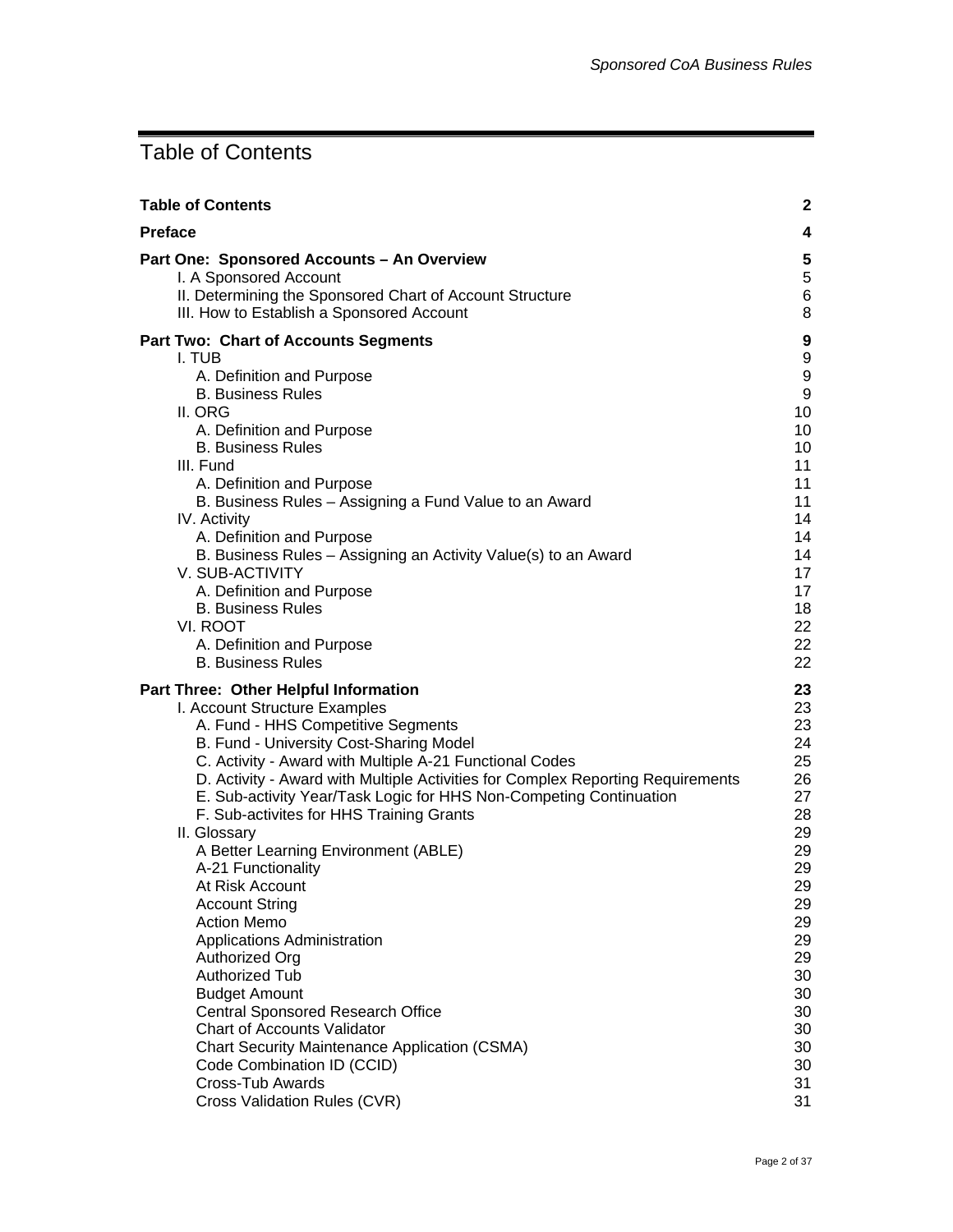| Descriptive Flex Field (DFF)<br>Descriptor                  | 31<br>32 |
|-------------------------------------------------------------|----------|
| Disabling                                                   | 32       |
| <b>Grants Management Application Suite (GMAS)</b>           | 32       |
| Harvard Data Warehouse (HDW)                                | 32       |
| Harvard University Research Information System (HURIS)      | 32       |
| <b>Local Security Administrator</b>                         | 32       |
| Local Chart Administrator (LCA)                             | 32       |
| Local Unit (LU)                                             | 33       |
| Main Account                                                | 33       |
| <b>Object Code</b>                                          | 33       |
| Office of Financial Services (OFS)                          | 33       |
| Office for Sponsored Programs (OSP)                         | 33       |
| Owning Tub                                                  | 34       |
| Part-of Account                                             | 34       |
| <b>Primary Managing Org</b>                                 | 34       |
| Responsible Org                                             | 34       |
| Responsible Tub                                             | 34       |
| Ranging                                                     | 34       |
| Security                                                    | 34       |
| <b>Sponsored Budget Tool</b>                                | 35       |
| Sponsored Programs Administration (SPA)                     | 35       |
| Sub-agreements Issued by Harvard                            | 35       |
| Sub-agreement Account                                       | 35       |
| University Business Systems and Services (UBSS)             | 35       |
| III. Frequently Asked Questions (FAQ's)                     | 36       |
| IV. Useful website links                                    | 37       |
| A Better Learning Environment (ABLE)                        | 37       |
| <b>Chart of Accounts Validator</b>                          | 37       |
| <b>Chart Security Maintenance Application CSMA</b>          | 37       |
| <b>Information about GMAS</b>                               | 37       |
| Medical School, Sponsored Programs Administration (SPA)     | 37       |
| NG, NE Fund Definitions                                     | 37       |
| <b>Object Codes</b>                                         | 37       |
| Office for Sponsored Programs (OSP)                         | 37       |
| School of Public Health, Office of Financial Services (OFS) | 37       |
| <b>Sponsored Budget Tool</b>                                | 37       |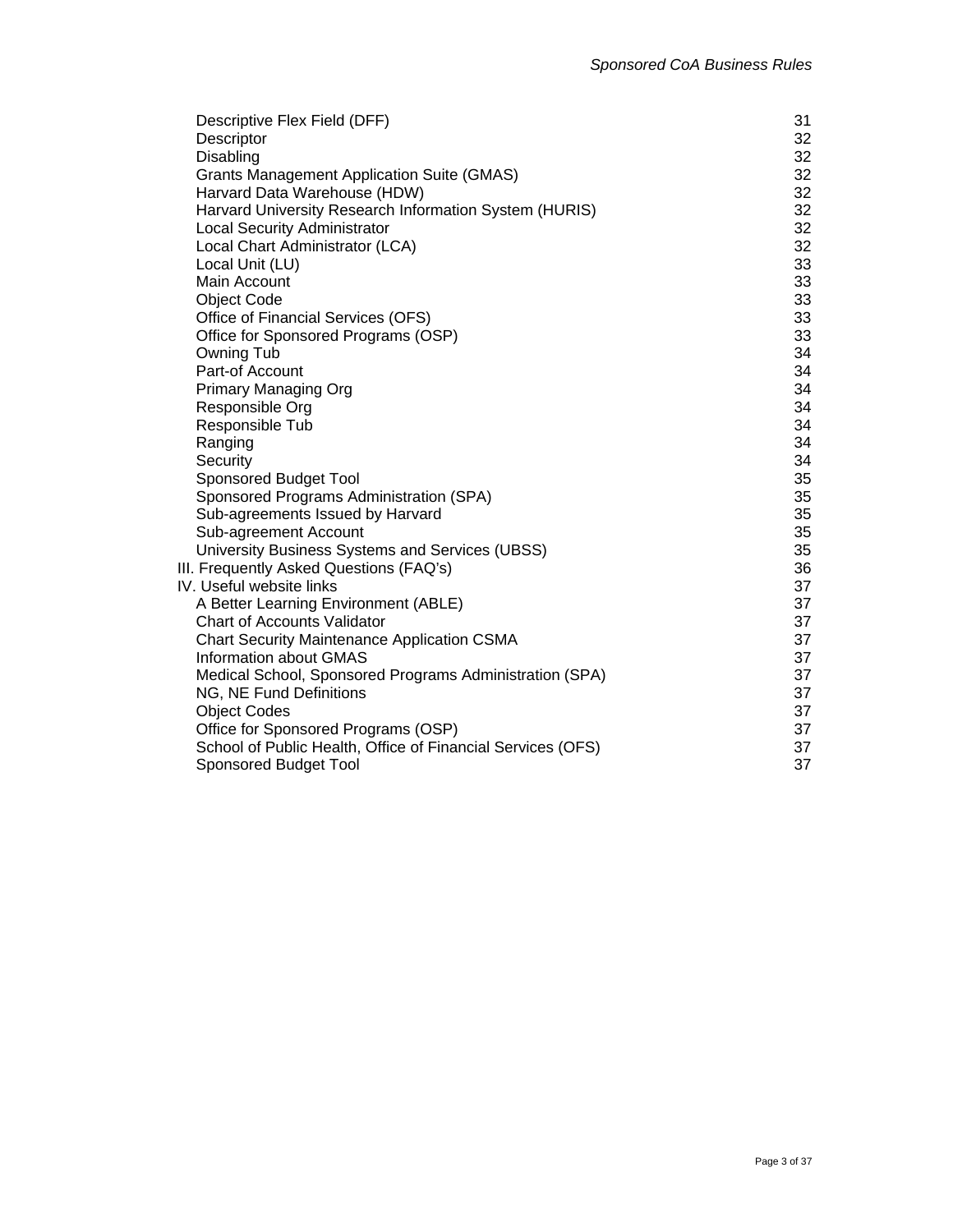# <span id="page-3-0"></span>Preface

This document provides the rules and guidance needed to establish an account string to be used to represent the transactions of a sponsored award in the Harvard General Ledger. The intended reader is one who performs or oversees the financial administration of sponsored awards. It is written with the understanding that the reader has a basic knowledge of the University's Chart of Accounts (COA) structure and segment use.

This document is divided into 3 parts: Part One, Sponsored Accounts – an Overview; Part Two, Chart of Account Segments; and Part Three, Other Helpful Information. Part One assists the reader in setting up a sponsored account. Part Two covers the COA segments and the specific rules used to determine the structure of an account. Part Three contains other related information that may be useful when establishing a sponsored account.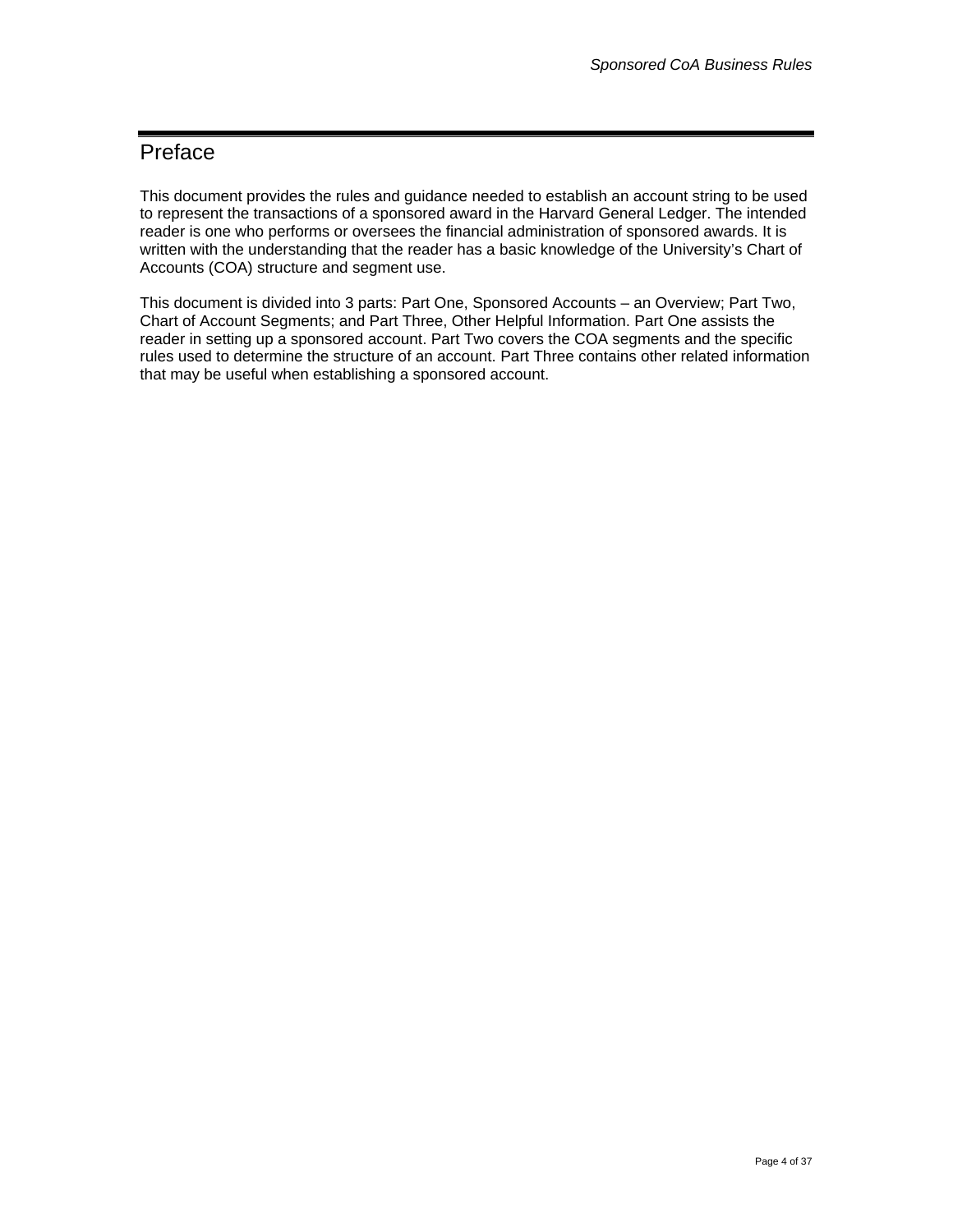# <span id="page-4-0"></span>Part One: Sponsored Accounts – An Overview

# **I. A SPONSORED ACCOUNT**

When a sponsored award is received and accepted by the Principal Investigator and the University, an account for the award must be established in order to post expenses and income against the award. A sponsored account is comprised of a unique combination of fund, activity, and sub-activity values that captures the financial data of a particular award. The tub, org and root values are also important values since they identify who is responsible for an award or who is authorized to transact against the accounts of an award. Together, the tub, org, fund, activity, sub-activity, root values are the chart segment values of an account string. The account string and award details are recorded and maintained in the Grants Management Application Suite (GMAS) by the the appropriate central sponsored research office (OSP, HMS/SPA, or SPH/OFS). The central sponsored research office sends an Action Memo to the local unit as notification of the account string(s) established for an award. In general, the account string(s) on an action memo, in combination with appropriate object codes, should be used for all transactions of a sponsored award.<sup>[1](#page-4-1)</sup>

The object code segment of the COA identifies the nature of a transaction; e.g., expenses such as supplies or salaries, income, etc. Guidance regarding the use of object codes specific to sponsored awards can be found at the under *Managing An Award* at the OSP web-site: <http://vpf-web.harvard.edu/osr>.

<span id="page-4-1"></span>*1 GMAS records one org and one root value per account and these will print on Action Memos. The org and root values recorded in GMAS should be the org and root managing the account, however, other org and root values within your tub may be used while transacting against a given account.*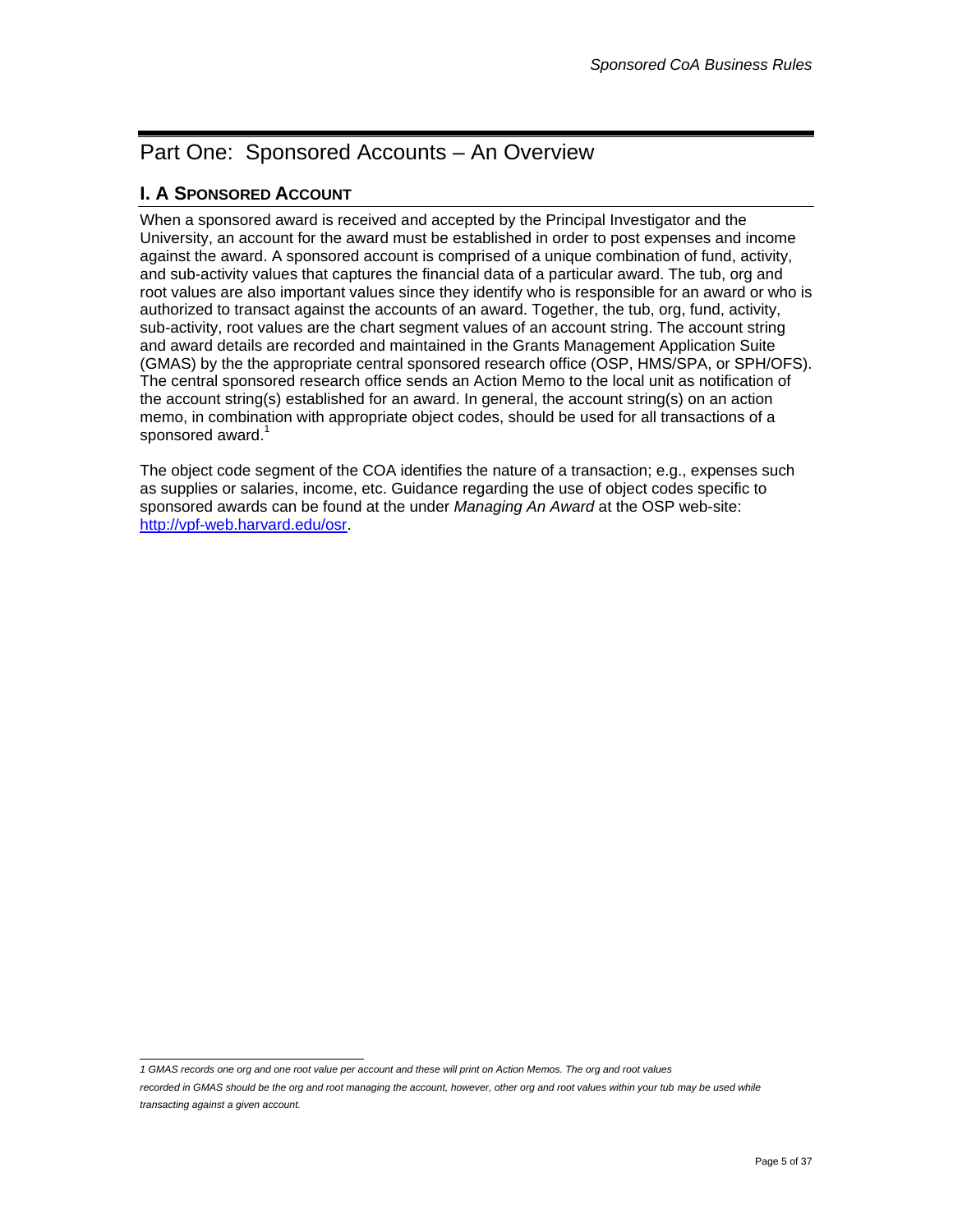## <span id="page-5-0"></span>**II. DETERMINING THE SPONSORED CHART OF ACCOUNT STRUCTURE**

Every award must have a main account and for many awards it is the only account needed to manage an award. The main account must include the project responsible TUB/ORG and principal investigator root<sup>[2](#page-5-1)</sup>. The next available<sup>[3](#page-5-2)</sup> fund and activity value for the project responsible TUB/ORG are automatically assigned by GMAS in most cases. The sub-activity value is determined by appropriate central sponsored research office (OSP, HMS/SPA, or SPH/OFS) along with the department administrator at the time the account is established<sup>[4](#page-5-3)</sup>.

The following account string represents an award that is being managed by only one account – M indicates main account:

 TUB ORG FUND ACTIVITY SUB-ACT, ROOT M **325.28630.123057.321874.0001.45211** Main

This account string will be used for all transactions for the award along with the appropriate object codes to indicate the type of transaction being recorded: income, expense, or adjustment.

Additional accounts, called part-of accounts, are established to manage restricted funds, to manage multiple activities or tasks of an award, to identify financial data such as OMB A-21 functionality, and for other reporting purposes.

A special type of part-of account is a sub-agreement account. A sub-agreement account is established for each sub-agreement issued by the University to a specific sub-recipient under a sponsored award. The following account strings represent an award that is being managed by four accounts – a part-of (P) account for administrative expenses; two subagreement (S) accounts, one for each subcontractor; and a main (M) account for all other transactions.

 TUB ORG FUND ACTIVITY SUB-ACT, ROOT M **255.20910.256798.251808.0001.22981** Main S **255.20910.256798.251808.0002.22981** Claremont Graduate University S **255.20910.256798.251808.0003.22981** Stanford University P 255.20910.256798.251808.0099.22981 Administrative Expenses

If a portion of the work under an award is being performed at a tub other than the responsible tub, a part-of account may be established. In this way each tub has an account with which to manage its allocation of funds. These awards are referred to as cross-tub awards. The following account strings represent an award that is being managed by two accounts, one for each tub:

 TUB ORG FUND ACTIVITY SUB-ACT, ROOT M **520.45340.280973.381677.0001.65369** Main P 275.23640.280973.381677.0002.31212

Note from the above examples, in most cases the accounts of an award will have the same fund and activity value. Therefore, it is usually the sub-activity value that will make an account unique within a given award and where the financial data of a particular task will be discretely captured.

<span id="page-5-1"></span> <sup>2</sup>  *In some cases account strings may be established with unspecified root value, 00000.* 

<span id="page-5-2"></span><sup>3</sup>  *Each fund can be assigned to one and only one award segment/competing period; each activity value can be assigned only to competing segments of the same sponsored project in GMAS.* 

<span id="page-5-3"></span><sup>4</sup>  *The subactivity in combination with its parent activity must be a unique combination. Each unique activity/subactivity combination can be assigned to one and only one account.*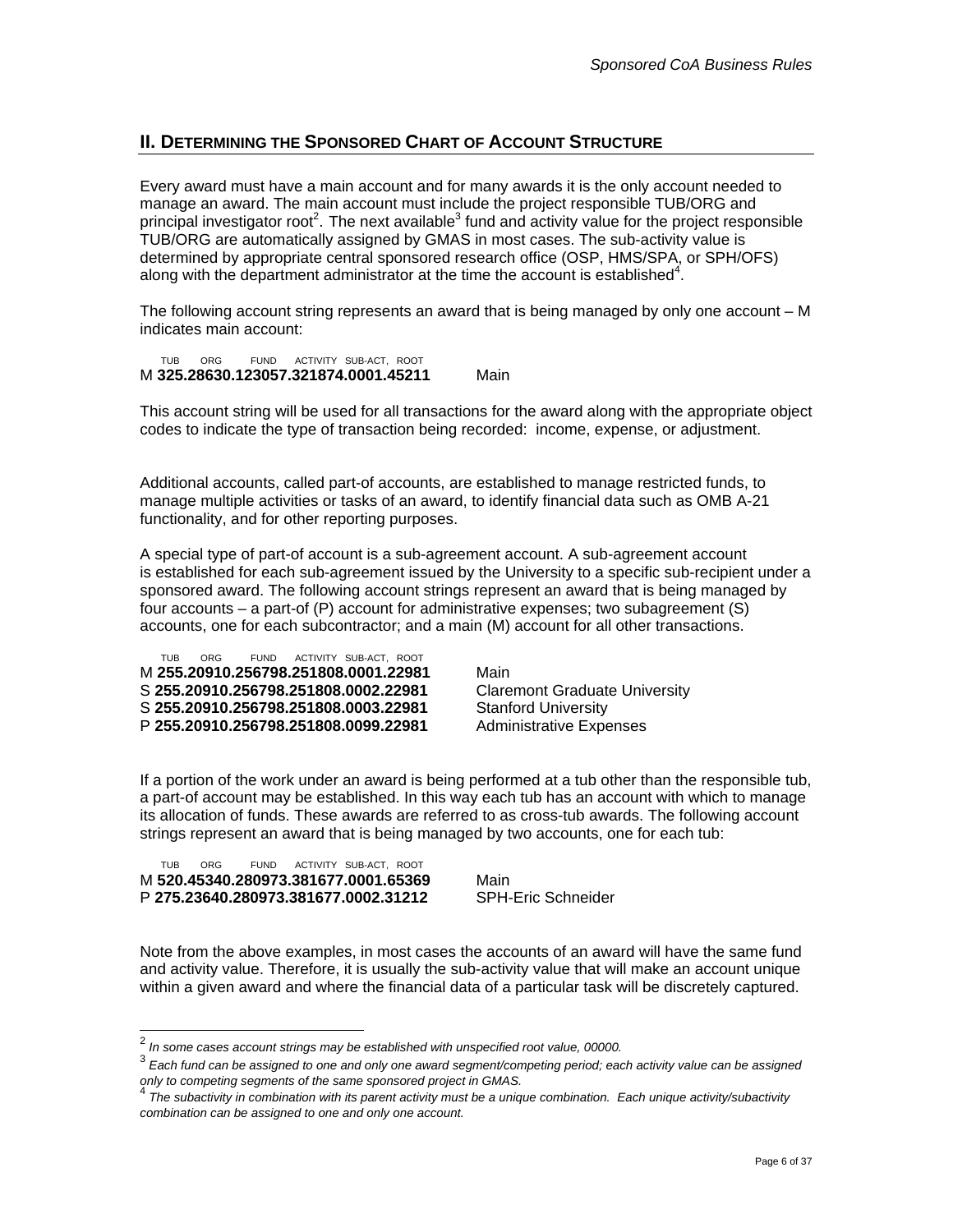Sub-activity values within an award are typically structured either by task logic or by year/task logic. When task logic is used (examples above) the first two digits of the subactivity values are "00" which usually indicates that the values are used for the life of a task within an award; the last two digits may represent a unique task within an award.

Some awards require separate account(s) for each budget year; therefore, year/task logic Should be used to facilitate tracking and reporting. This requirement usually arises from the restrictions and reporting requirements of the award. The following accounts represent an NIH award that is being managed by five accounts for different tasks in the first budget period– a main account, one part-of account, and three sub-agreement accounts. Note that the first two digits of all sub-activity values are "01" indicating that these accounts are for the first year only, or first budget period, of the project; the last two digits represent a unique task within a budget period.

ORG FUND ACTIVITY SUB-ACT, ROOT M **275.23480.111127.264112.0101.29356** Main S **275.23480.111127.264112.0102.29356** Brigham+Women's Hosp S **275.23480.111127.264112.0103.29356** Muhimbili Univ Coll of Hlth Sciences S **275.23480.111127.264112.0104.29356** Tufts Univ P **275.23480.111127.264112.0105.29356** Viral Load

In the next year new accounts will be established for the award and these sub-activity values will begin with "02".

M **275.23480.111127.264112.0201.29356** Main S **275.23480.111127.264112.0202.29356** Brigham+Women's Hosp S **275.23480.111127.264112.0203.29356** Muhimbili Univ Coll of Hlth Sciences S **275.23480.111127.264112.0204.29356** Tufts Univ

**NOTE:** For awards that require accounts for each budget period, a main account will be established for each period.

For each account (sub-activity) established, the following grant management functions must be completed:

- Budgeting and/or rebudgeting
- Account reconciliation
- Carry forward of funds, when applicable
- Account close-out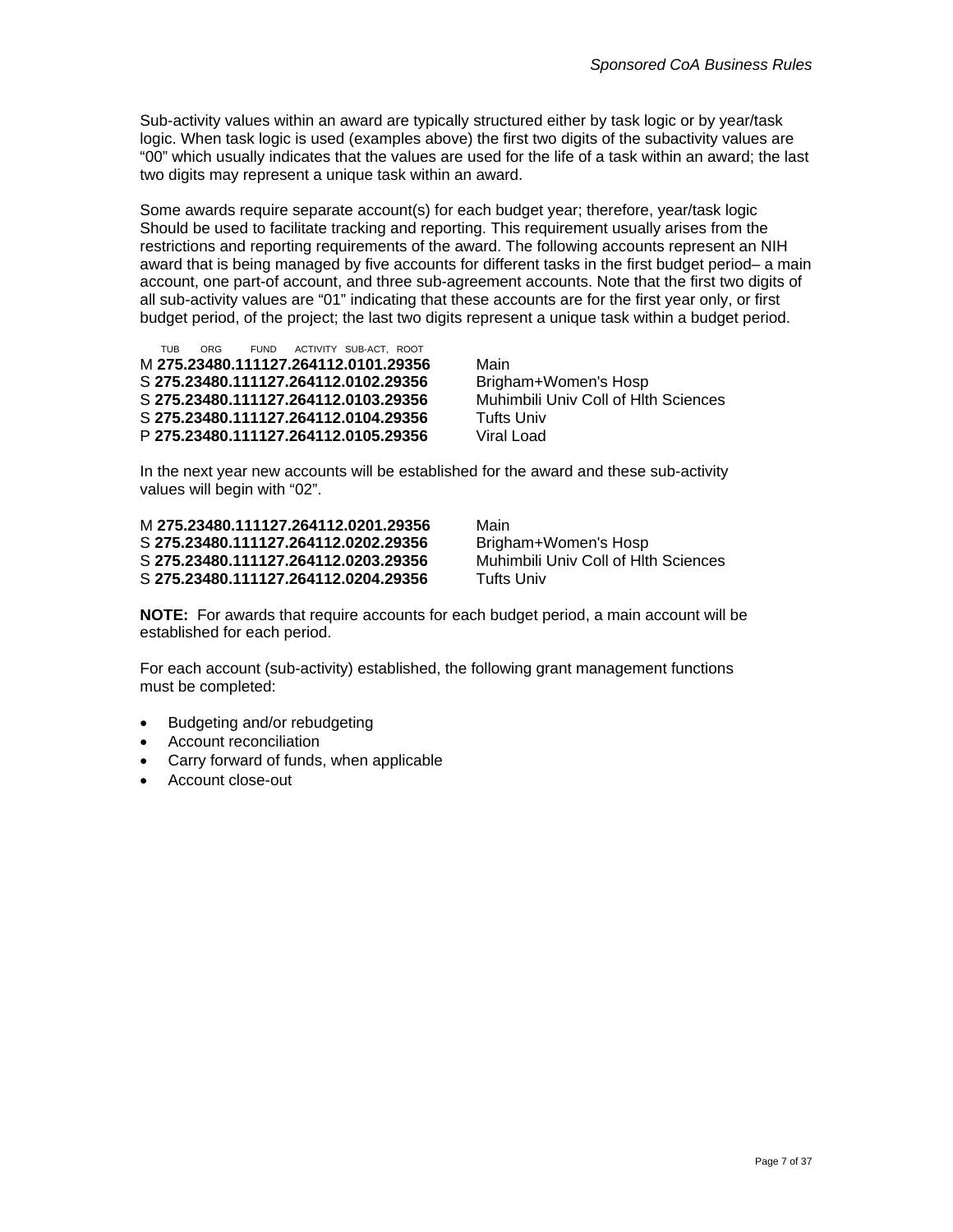## <span id="page-7-0"></span>**III. HOW TO ESTABLISH A SPONSORED ACCOUNT**

There are three central sponsored research offices at Harvard University that work with local units to establish sponsored accounts. Each office serves a particular area. The University Area central office is the Office of Sponsored Programs (OSP), which serves the Faculty of Arts and Sciences (FAS), and Graduate Schools, Institutes, and Affiliates (GSIA). The Medical School and Dental School office is Sponsored Programs Administration (SPA), and the School of Public Health office is the Office of Financial Services (OFS). The following are the web-sites for these offices:

OSP: <http://vpf-web.harvard.edu/osr/ra/>

SPA: <http://www.hms.harvard.edu/spa>

OFS:<http://www.hsph.harvard.edu/ofs>

When an award is received and accepted, the appropriate central sponsored research office will work with the department administrator, and local chart administrator when needed, to ensure the correct number of accounts is established for the award and that the correct chart of account values are assigned to each account. The office also records the award and account information in the GMAS database. GMAS electronically transmits new account segment values to the Chart Security Maintenance Application (CSMA) to be activated in the GL.<sup>5</sup> An Action Memo is then generated by GMAS and sent the Local Unit as notification of the new sponsored award and account. At that time, the award budget should be entered in the GL via the Sponsored Budget Tool. Please see the Sponsored Budget Tool on the ABLE web-site, [http://able.harvard.edu/sbud/sbud\\_index.shtml](http://able.harvard.edu/sbud/sbud_index.shtml). For SPH the budget may be uploaded using Wasabi; please contact the SPH Office of Financial Services for more information.

<span id="page-7-1"></span> <sup>5</sup> *GMAS transmits new sponsored fund, activity, and sub-activity values to CSMA for activation in the GL. The local chart administrator submits requests for new orgs and roots to CMSA for activation in the GL and relaxes cross-validation rules*  when appropriate. GMAS is updated daily with new orgs and roots and they are used to populate account strings and *other fields in GMAS.*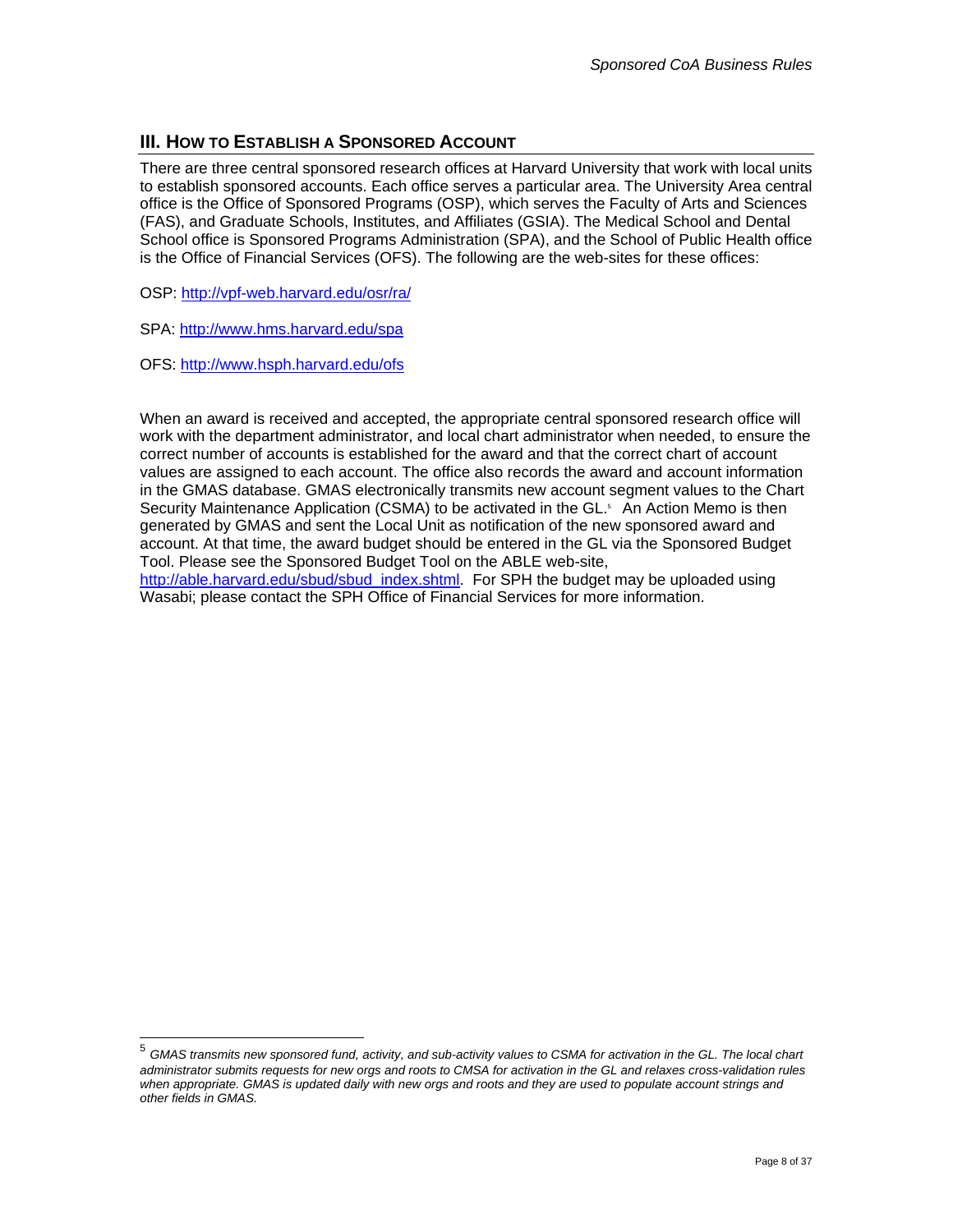# <span id="page-8-0"></span>Part Two: Chart of Accounts Segments

## **I. TUB**

#### A. Definition and Purpose

Tub is a three-digit value and required segment of the account string that represents a discrete high-level financial/reporting entity within Harvard University.

Examples of tub include schools such as the Medical School, the School of Public Health, the Faculty of Arts and Sciences, and the Graduate School of Education, as well as other entities such as the Arnold Arboretum and the Art Museums.

A complete set of financial statements, including a Balance Sheet, can be produced for each Tub.

There are approximately 72 Tubs at Harvard. Each tub has been assigned a unique COA value. A list of TUBs can be found at the CSMA web-site:

[http://able.harvard.edu/coa/csma/userguide/making-changes-coa-ranges.pdf.](http://able.harvard.edu/coa/csma/userguide/making-changes-coa-ranges.pdf) When arriving at this page, look for the section *Current assigned ranges* and click on the words this link. You will be taken to a workbook with a list of all TUBs in the University along with the ranges of org, fund, activity, and root value ranges currently assigned to each TUB. For all TUBs that have been assigned sponsored value ranges (FG, NE, NG funds and Sponsored Activities), the ranges have been uploaded into GMAS for use in account setup.

#### B. Business Rules

- 1. There is a specific Tub responsible for each award. COA segment values within the ranges of the Responsible Tub are assigned to a new award.
- 2. If the Responsible Tub authorizes another Tub to transact against a given award (cross-tub award), cross validation rules (CVR's) must be modified to allow this. The department administrator for the authorized tub requests modifications of this type from his/her local chart administrator. The central sponsored research office may also request this of the local chart administrator when setting up the cross-tub account. $6$

<span id="page-8-1"></span> <sup>6</sup> *In GMAS all main accounts will contain the project responsible tub and org. Other accounts in a project that authorize another tub to transact to the project will reflect the tub and org within that tub that is authorized.*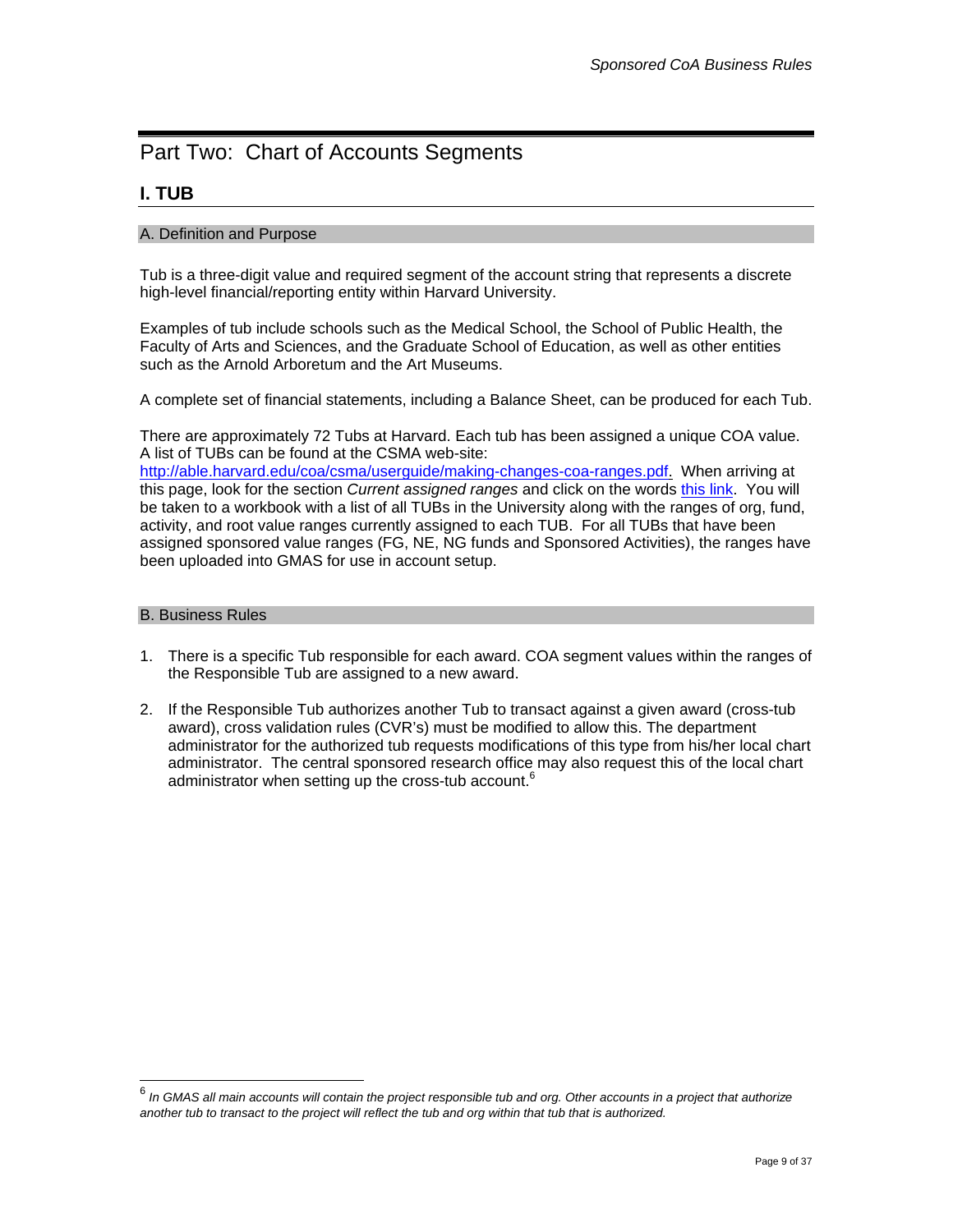#### <span id="page-9-0"></span>**II. ORG**

#### A. Definition and Purpose

Org is a five-digit value and required segment of the account string that represents an organizational unit, cost center or entity within a Tub. The Org values budgeted and transacted against are referred to as Child values.

Child Org values may roll up to a defined series of Parent values at successively higher levels (Super, Mega, Giga and Tera) to form a reporting hierarchy. For example, at the School of Public Health, Child Org value 23445, which represents the Immunology + Infectious Diseases-Virology unit, rolls up into Super Org value S2344 and Mega Org value M2344, which include all Immunology + Infectious Diseases units, and Giga Org value G2344 and Tera Org value T2344, which include all academic units. Check with your local chart administrator for information on org roll up.

For a list of ORG values assigned to each tub please go to the CSMA web-site: [http://able.harvard.edu/coa/csma/userguide/making-changes-coa-ranges.pdf.](http://able.harvard.edu/coa/csma/userguide/making-changes-coa-ranges.pdf) When arriving at this page, look for the section *Current assigned ranges* and click on the words this link. You will be taken to a workbook. Click on the ORG tab to see the range(s) of orgs assigned to each tub. For a list of active org values within your tub, please check with your local chart administrator.

#### B. Business Rules

- 1. There is a specific Org responsible for each award. COA segment values within the ranges of the Responsible Org are assigned to a new award.
- 2. If the Responsible Org authorizes another Org to transact against a given award, cross validation rules might need to be modified to allow this. The department administrator for the authorized org requests modifications of this type from his/her local chart administrator. The central sponsored research office may also request this of the local chart administrator when setting up the cross-tub account.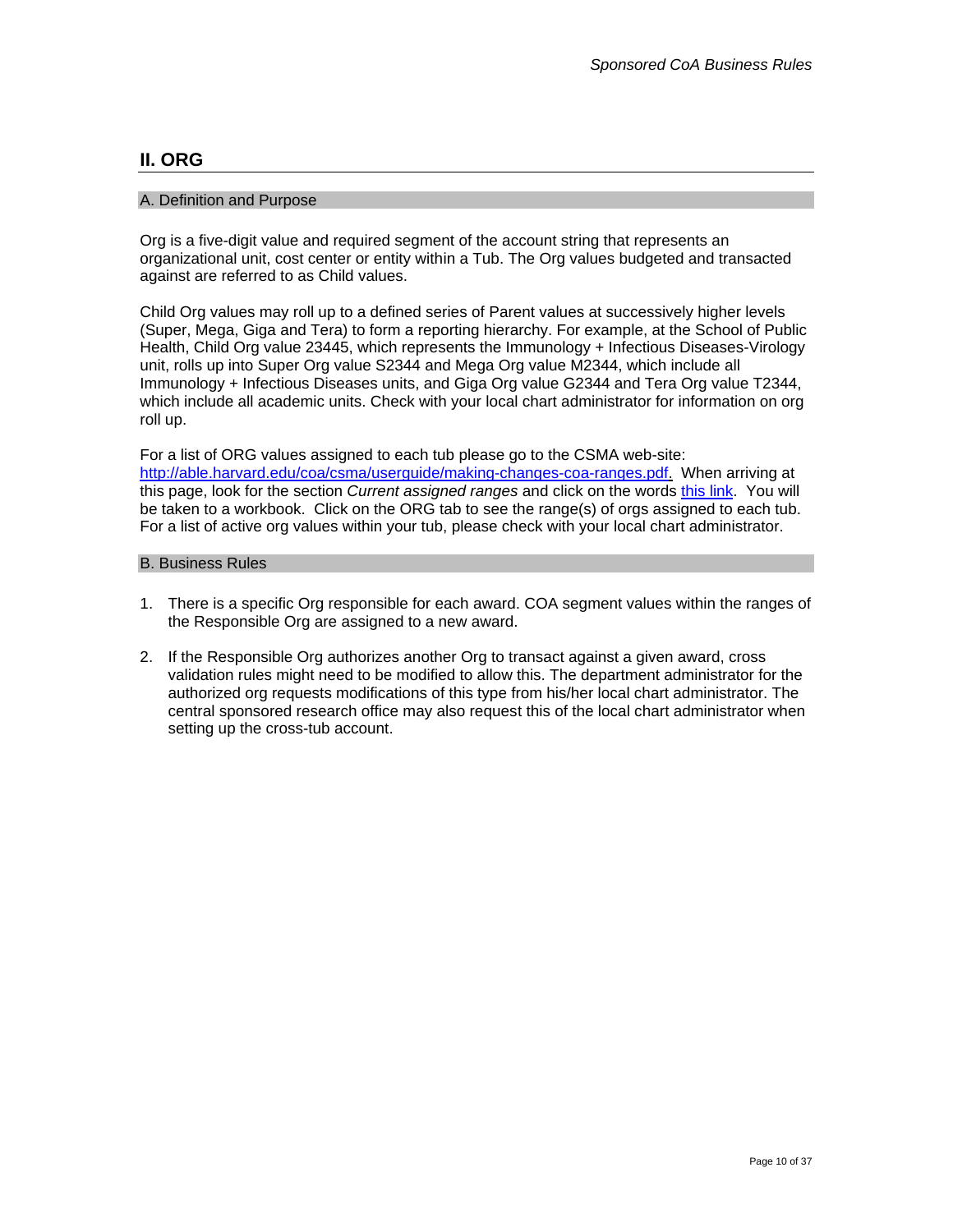#### <span id="page-10-0"></span>**III. FUND**

#### A. Definition and Purpose

Fund is a six-digit value and required segment of the account string that represents the source of funding as provided by a particular sponsored award.

A fund's description (descriptor) is derived from the award as recorded in GMAS and consists of the following: Owning tub name<sup>[7](#page-10-1)</sup>; PI name and, if applicable, fellow/mentor name; sponsor name; sponsor award number; total anticipated time period for which the award is expected to provide funding; and an optional user defined keyword. The following is an example of a fund value that has been assigned to an award, and the fund's description<sup>[8](#page-10-2)</sup>:

#### **272408 FCOR^Marglin, John D+Catherine T MacArthu, 93-24030, Nov-93, Oct-01, ECON**

If the sponsor does not assign an award number then **No Award Nmbr** is inserted for the award number.

For a list of FUND values assigned to each tub please go to the CSMA web-site: [http://able.harvard.edu/coa/csma/userguide/making-changes-coa-ranges.pdf.](http://able.harvard.edu/coa/csma/userguide/making-changes-coa-ranges.pdf) When arriving at this page, look for the section *Current assigned ranges* and click on the words this link. You will be taken to a workbook. Click on the FUND tab to see the range(s) of fund values assigned to each tub. Note, some tubs assign subranges of the values to their orgs.

#### B. Business Rules – Assigning a Fund Value to an Award

- 1. Each new sponsored award is assigned a unique fund value:
	- a) A sponsored award can generally be defined as funding from an outside source under an agreement that may include, but is not limited to, the following:
		- A distinct amount of funding that may be modified during an award period;
		- A defined period of time that may be modified during an award period;
		- Terms and conditions that may include but are not limited to, (1) scope of work, (2) line item budget, (3) reporting requirements.
	- b) To determine if the continued funding of a project should be assigned a new fund value, the new award document should be reviewed for the following:
		- (1) Sponsor Assigned Award Number and Award period of Time
			- (a) Typically, a sponsor assigns a **new award** number if the funding represents a new award. If a new award number is assigned, a new fund number is assigned. (An exception would be a year indicator in the award number that changes as in an NIH non-competing period.)
			- (b) Typically, an award provides funds for an initial budget period and includes a clause anticipating additional time and money. If the **new award** period **is different than the anticipated award period** noted in the **original award document**, a new fund number is assigned.

<span id="page-10-1"></span> <sup>7</sup> *Same as Responsible Tub unless award has transferred to another tub.*

<span id="page-10-2"></span><sup>8</sup> *Cross-tub funds are identified by XT after Tub and before the caret (^) delimiter. For example:* 

*<sup>281541</sup> HMS XT^Auchincloss,Juvenile Diabetes Fdn Intl,4-1998-280,Sep-98,Aug-03,*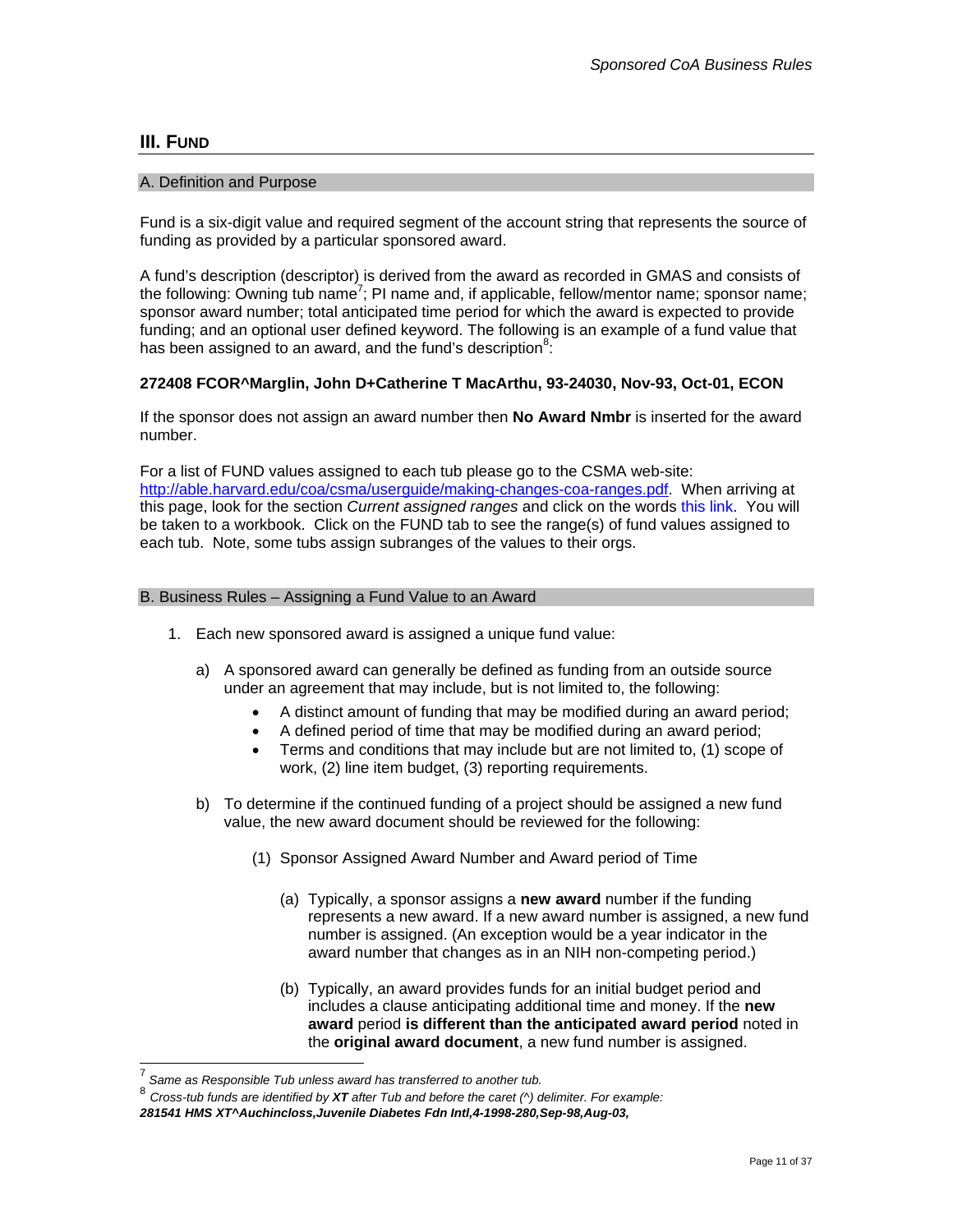- (c) In cases where Harvard is a sub-recipient, the assignment of the fund value should remain consistent with the prime sponsor's award number and anticipated award period.
- (d) For example, if MIT issues Harvard a new subcontract with a new number for each year within an NIH competitive segment, the same fund number is used for each subcontract. When MIT issues Harvard a new subcontract that represents the first year of a new competitive segment of a project, then a new fund number is assigned.
- (e) Non-federal awards often provide additional funding that was not anticipated in the original award document and/or do not have award numbers. These and all other exceptional cases, (those not covered by (a), (b), and (c) above), should be reviewed on a case by case basis by the applicable sponsored research office in consultation with the sponsor if necessary, to determine if the additional funding represents a new award thus requiring a new fund
- (f) There cannot be a gap in the funding period of an award unless the sponsor authorizes pre-award spending covering the gap period, otherwise, a new fund value is assigned.
- (2) **Project Title**. If the project title has changed indicating the award is for a new project then a new fund value is assigned.
- (3) **Sponsor letter of credit number (LOC or sponsor document reference number)**. Applies to federal sponsors only. If the sponsor assigns a new LOC number to the award document a new fund value must be assigned.

Usually a new fund value is required for NIH competing periods and NSF renewals. Usually a new fund value is not required for NIH non-competing continuations, NSF noncompeting continuations, Dept. of Energy renewals, and no-cost extensions.

- 2. There are three types of sponsored fund ranges and each award requires a value from the appropriate range:
	- a) **Federal Grants and Contracts (FG).** Range of values for FG funds: 100000- 199999. Each tub that participates in sponsored research has been assigned a subrange of these values for their FG awards, and in some tubs each org has been assigned a sub-range of these.

FG awards includes all awards issued by the federal government as well as federal sub-agreements received by the University.

b) **Non-Federal Awards (NE).** Range of values for NE funds: 200000-249999. Each tub that participates in sponsored research has been assigned a sub-range of these values for their NE awards, and in some tubs each org has been assigned a subrange of these.

This category includes all non-federal funding arrangements in which the University is **providing a return benefit to the grantor in exchange for the payment, whether the funding instrument is designated a contract, cooperative agreement, grant, consortium agreement, or otherwise (collectively, "contracts").** This category also includes all funding by foreign entities or international organizations overseen by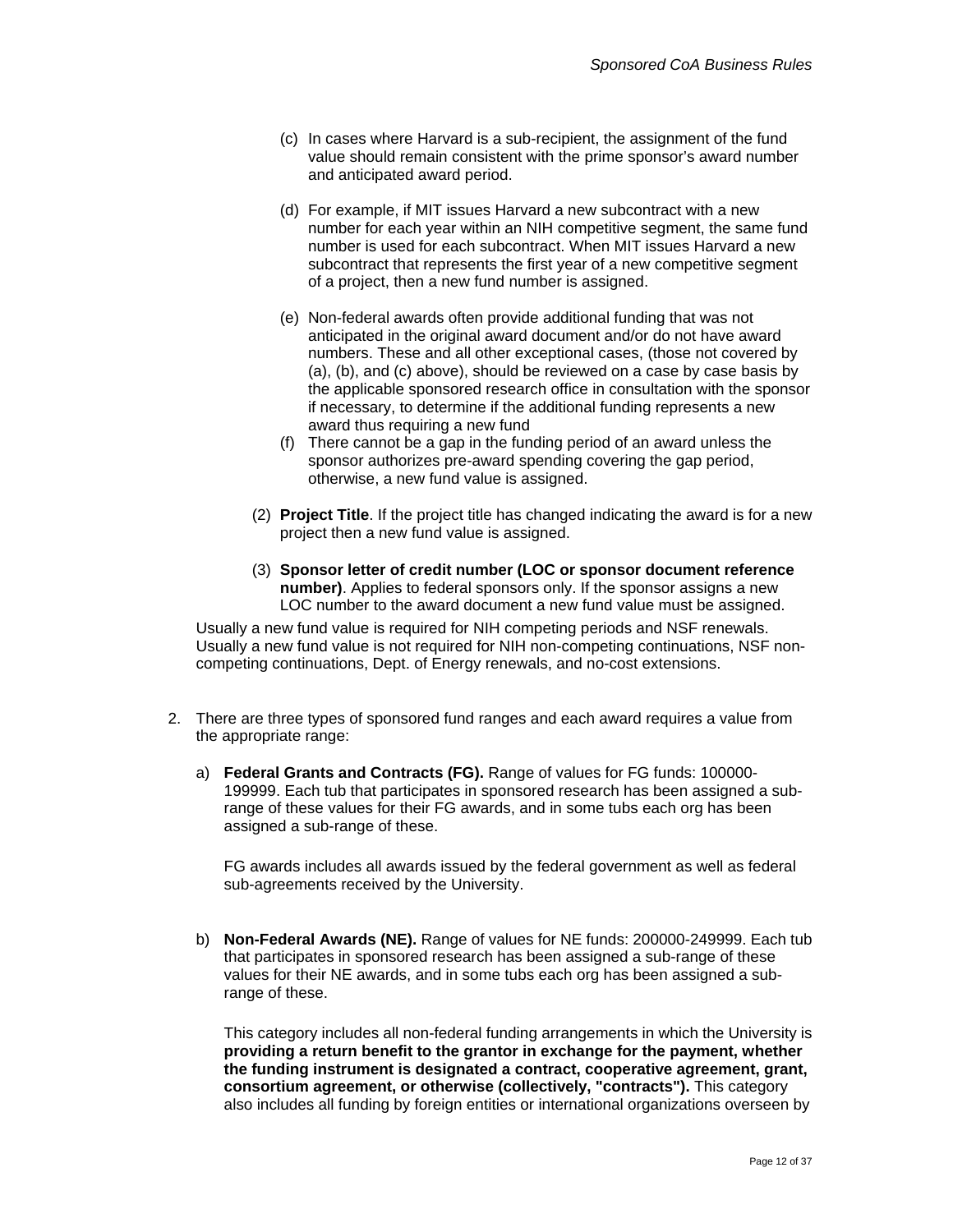the Office for Sponsored Programs (OSP), whether pursuant to a contract or sponsored "grant." This category includes all sub-contracts and sub-grants received from non-federal sources.

c) **Non-Federal Sponsored Grants (NG).** Range of values for NG funds: 250000- 299999. Each tub that participates in sponsored research has been assigned a subrange of these values for their NG awards, and in some tubs each org has been assigned a sub-range of these.

This category includes non-federal funding arrangements which would not be deemed contracts, and which do not derive from foreign or international entities. Generally, awards from Section 501(c)(3) nonprofit organizations will be included within this category as they routinely represent grants and not contractual payments. This category also includes all grants from industry that require gift certification.

For more information to determine whether non-federal sponsored funding falls into the NE or NG fund range, please see the OSP web-site: [http://vpf](http://vpf-web.harvard.edu/osr/funding/fund_gr_toc.shtml)[web.harvard.edu/osr/funding/fund\\_gr\\_toc.shtml](http://vpf-web.harvard.edu/osr/funding/fund_gr_toc.shtml)

- 3. When an award transfers from one tub to another, a new fund value (and activity.subactivity) must be assigned to the award for the remaining funds transferring to the new tub. The portion of the award managed by the old tub will remain under the old tub's values and these values will be reconciled, closed, and disabled accordingly.
- 4. Dependent upon how org ranges are managed by each tub, there are two options to choose from when transferring awards between orgs in the same tub:
	- a) A new fund value (and activity.subactivity) may be assigned to the award for the remaining funds transferring to the new org. The portion of the award managed by the old org will remain under the old org's values and these values will be reconciled, closed, and disabled accordingly.
	- b) Alternatively, intra-tub org transfers may be handled by modifying cross validation rules for the new org so they can use the existing account(s). New sub-activity(s) under the existing fund and activity may be established for the new org if desired.
- 5. When processing transactions that represent University cost-sharing, use a nonsponsored fund(s) and the appropriate sponsored activity(s) and sub-activity(s) of the sponsored award.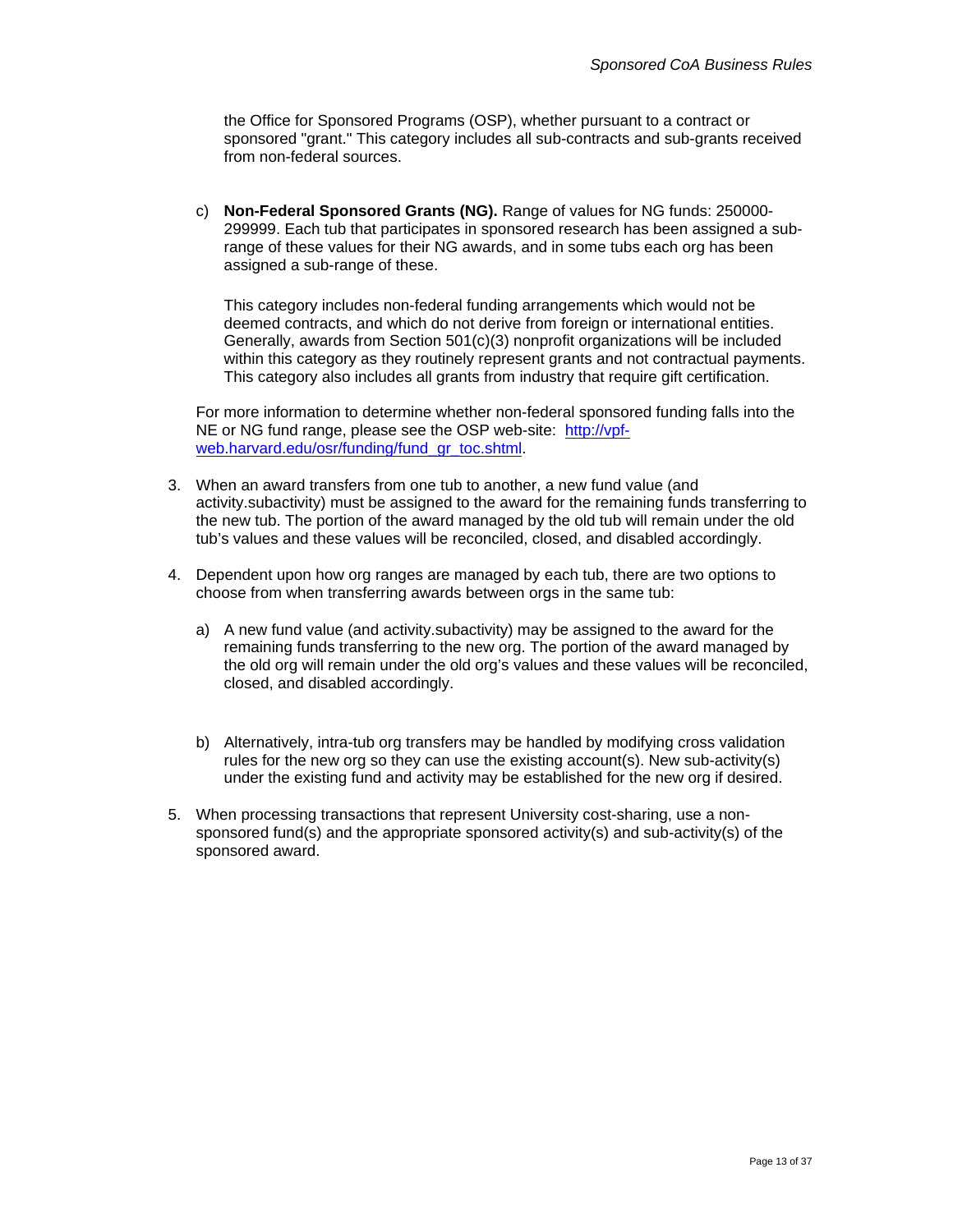## <span id="page-13-0"></span>**IV. ACTIVITY**

#### A. Definition and Purpose

Activity is a six-digit value and required segment of the account string that captures the purpose or use of funds.

The activity segment captures OMB A-21 functionality, as a descriptive flexfield, which enables expense functionalization and cost allocation in compliance with OMB Circular A-21. The A-21 functional categories for sponsored awards are:

- Organized Research (A02)
- Instruction & Training (A01)
- Other Sponsored Activities (A03)
- Scholarship and Student Aid (A15)

The activity segment is useful since it provides a means to capture the history of a particular research activity that has been funded over time by several awards from the same sponsor. For example, each NIH competing period is assigned a new fund value; the same activity value may be assigned to each competing period to allow for tracking of expense/income across competing periods. The sub-activity segment is then used to discretely capture different tasks or "subactivities" of a particular competing segment.

Activity may also be used to discretely capture the financial data of tasks or activities of a particular award with complex reporting requirements that cannot be accommodated or managed by the sub-activity segment. For example, an award with multiple task orders may be assigned a different activity value for each delivery order. The sub-activities assigned to each activity capture discrete tasks of each delivery order. The use of activity in this way is by exception only.

An activity's description (descriptor) is derived from the award as recorded in GMAS and consists of the following: Owning tub<sup>[9](#page-13-1)</sup>; A-21 category; sponsor; award title; and an optional user defined keyword. The following is an example of an activity value that has been assigned to an award, and the activity's description $10$ :

#### **345506 FCOR^A02, John D+Catherine T MacArthu, Alternative Approaches to the Greening of Economics, ECON**

For a list of ACTIVITY values assigned to each tub please go to the CSMA web-site: [http://able.harvard.edu/coa/csma/userguide/making-changes-coa-ranges.pdf.](http://able.harvard.edu/coa/csma/userguide/making-changes-coa-ranges.pdf) When arriving at this page, look for the section *Current assigned ranges* and click on the words this link. You will be taken to a workbook. Click on the ACTIVITY tab to see the range(s) of activity values assigned to each tub. Note, some tubs assign subranges of the values to their orgs.

#### B. Business Rules – Assigning an Activity Value(s) to an Award

- 1. Each activity value can correspond to only one A-21 functional category.
	- a) When an award has been assigned multiple activity values **in most cases** the values should be assigned the same A-21 functional code according to the preponderance

<span id="page-13-1"></span> <sup>9</sup> *Same as Responsible Tub unless award has transferred to another tub.* 

<span id="page-13-2"></span><sup>10</sup> *Cross-tub activities are identified by XT after Tub and before the caret (^) delimiter. For example: 345506 FCOR XT^A02, John D+Catherine T MacArthu, Alternative Approaches to the Greening of Economics, ECON*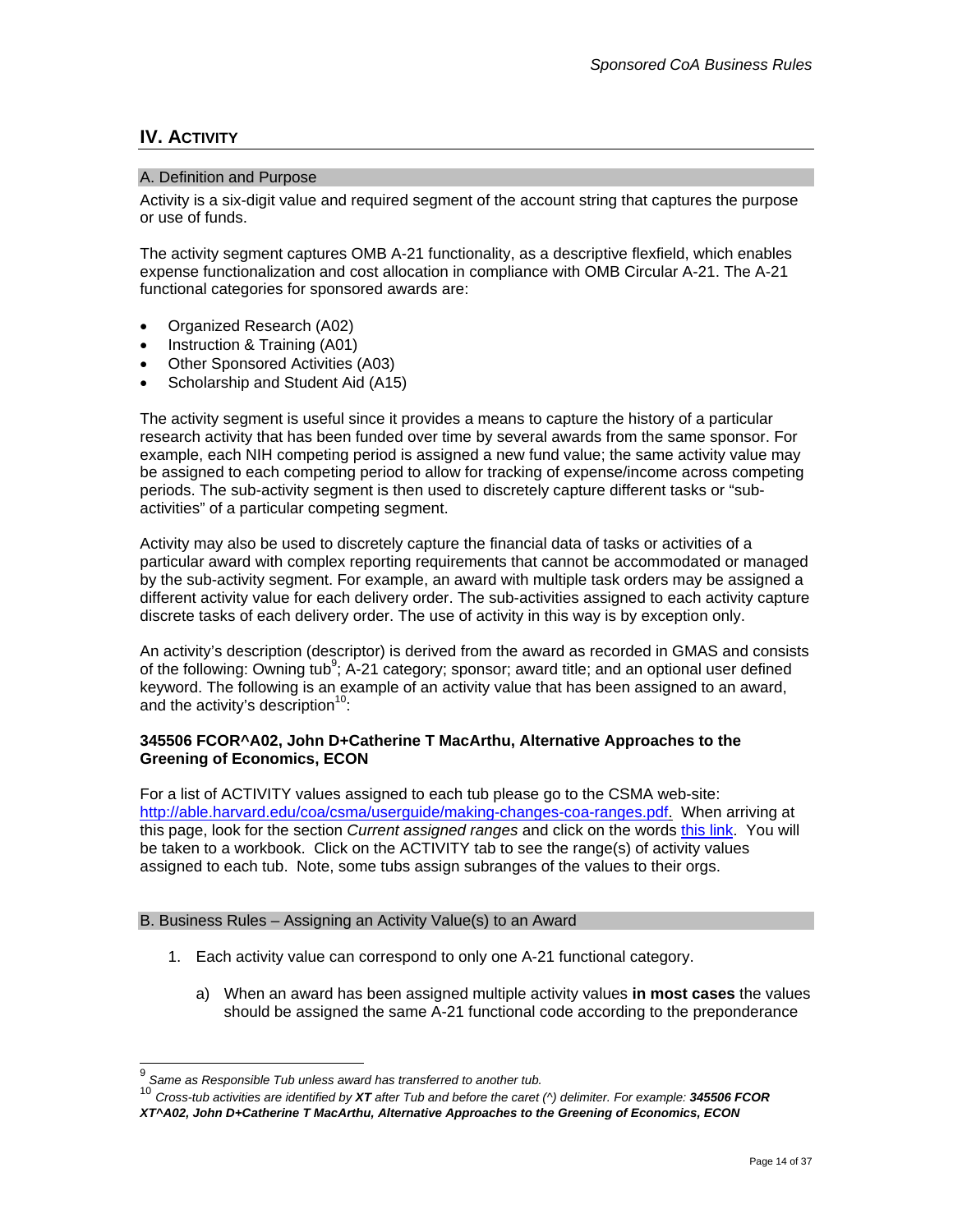of effort rule; i.e. if the preponderance of an award's function is organized research, then all of the activity values' A-21 attributes are assigned to organized research.

b) The only time activity values of the same award are assigned different A-21 attributes is in the following situation, and in this situation a separate activity value is assigned for each A-21 functional category:

> If an award has distinctly funded amounts for components that are clearly defined as different A-21 functional categories, a separate activity value is assigned for each component. This may be indicated when a sponsor assigns a different facilities and administrative rate for different activities within an award.

#### **Examples**

NSF's Research Experience for Undergraduates (REU). Two activity values are assigned to this award - one for the REU (instruction & training) component and one for the other awarded amount (organized research).

NSF's Research Experience for Teachers (RET). Two activity values are assigned to this award – one for the RET (other sponsored activity) component and one for the other awarded amount (organized research).

Each sponsored research office will review these situations on a case by case basis.

- 2. Multiple activity values will be assigned to an award in the following cases:
	- a) When an award has more than one A-21 functional category as indicated in activity rule 1.
	- b) When an award has complex reporting requirements and the sub-activity segment does not allow OSP/local units to meet reporting/tracking requirements. The use of activity in this way is by exception only.
	- c) When there are no more available values in the sub-activity segment.
	- d) When an award transfers from one tub to another, a new activity value (and fund, subactivity) is assigned to the award for the remaining funds transferring to the new tub. The portion of the award managed by the old tub will remain under the old tub's values and these values will be reconciled, closed and disabled accordingly.
	- e) Dependent upon how org ranges are managed by each tub, there are two options to choose from when transferring awards between orgs in the same tub:
		- (1) A new activity value (and fund, subactivity) may be assigned to the award for the remaining funds transferring to the new org. The portion of the award managed by the old org will remain under the old org's values and these values will be reconciled, closed and disabled accordingly.
		- (2) Alternatively, intra-tub org transfers may be handled by modifying crossvalidation rules and establishing a new sub-activity(s) under the existing activity and fund for the new org.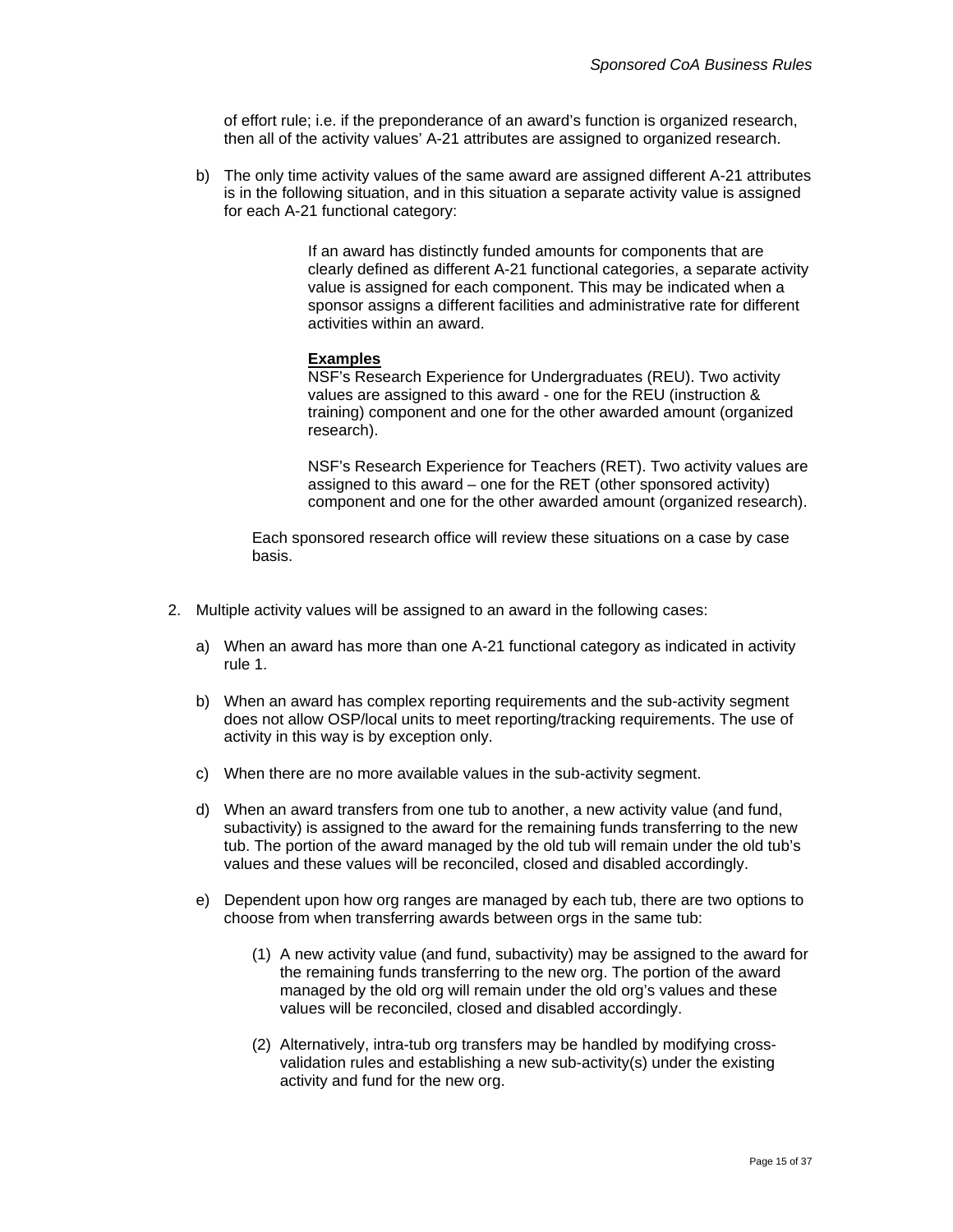- 3. Each sponsored fund is associated with at least one sponsored activity value.
- 4. Only one external sponsor can be associated with each activity value.
- 5. A single activity will have multiple funds in the following cases:
	- a) When a new award represents a competing continuation or renewal of an existing award it is recommended that the same activity value be used with the new award (fund) to track the financial data of a project across the funds (competing periods) of a particular sponsor.
	- b) When processing transactions that represent University cost sharing, use a nonsponsored fund(s) and the appropriate sponsored activity(s) and subactivity(s) of the award.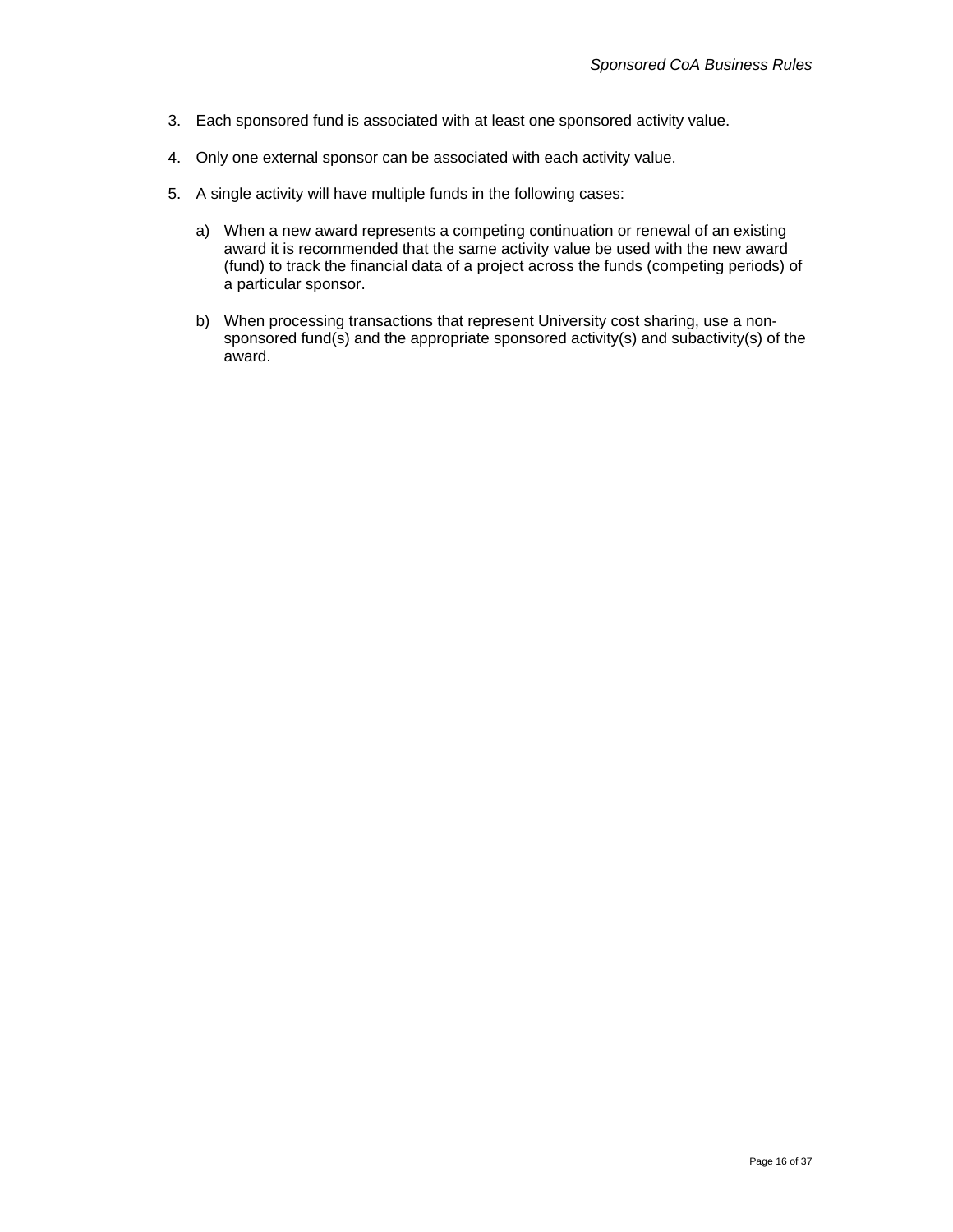# <span id="page-16-0"></span>**V. SUB-ACTIVITY**

#### A. Definition and Purpose

Sub-activity is a four-digit value and required segment of the account string that provides flexibility to budget and track the expenditures of an award by different tasks, years, Facilities and Administrative (F&A) rates, and restrictive cost categories, therefore enhancing ability to meet external and internal reporting requirements.

The sub-activity segment is dependent on the activity segment; thus its meaning is derived when viewed in combination with the activity segment.<sup>[11](#page-16-1)</sup> Therefore, the sub-activity segment has not been assigned a unique COA value range. The four-digit value is determined when accounts are established.<sup>12</sup>

A sub-activity's description (descriptor) is derived from the account when established in GMAS and consists of the following: Parent activity value, year descriptor, and account descripton. The following is an example of sub-activity values that have been assigned to an award and their descriptions:

Sub-activity Year<br>Value Parent Act. Descr v<br>Parent Act. Descriptor Account Description **0001 237459^Y1-5, Faculty, Program, and Curriculum Dev. 0002 237459^Y1-5, Faculty Exchanges and Visiting Scholar 0003 237459^Y1-5, Faculty Seminars and Executive Program** 

The year descriptor above, **Y1-5**, indicates that the sponsor has obligated funds for five years (or five budget periods) and these sub-activities will be used for the five-year period of the award. If, however, at the time of award the sponsor obligates only one year of funding, the year descriptor would be **Y1**. As continuation funding is received the descriptor is changed to **Y1-2**, then **Y1-3**, etc. Also, if the year descriptor does not cover the entire award period it may indicate separate sub-activities are required for each budget period, although these types of accounts can usually be identified when year/task logic is used. Check with your central sponsored research office for more information regarding a particular award.

For awards with more than one sub-activity, the account description (**Faculty Seminars and Executive Program** for sub-activity 0003 in above example) is needed to uniquely identify the purpose of each sub-activity. Descriptions are useful when selecting sub-activity values while transacting or when running and reviewing reports. In order to select the correct sub-activity while transacting, it is important to ensure that the account descriptions are not only unique but also meaningful. For example, the account descriptions **Project 1**, **Project 2**, **Project 3** may not be very meaningful when deciding what sub-activity to select when transacting or when reviewing financial reports.

For sub-agreements issued by the University, the sub-contractor or sub-grantee's institutional name must appear in the account description. If more than one sub-agreement is issued to the same institution under the same award, both the institution's name and another piece of

<span id="page-16-1"></span> <sup>11</sup> *Each sub-activity has a "parent" activity value.*

<span id="page-16-2"></span><sup>12</sup> *When an account is being created with a new activity value, GMAS automatically defaults to 0001, task logic, for the sub-activity value of the account. If the award must be managed by year logic, the user must overwrite the sub-activity value to reflect that; for example, change 0001 to 0101 if the account is the main account in the first year of the project. The next account created for that activity will automatically increment the last sub-activity value created by one and insert that for the new account, i.e. 0002 or 0102. Note when creating a new main account and account group for year logic*  projects, the user will need to change the default to reflect the appropriate year and task for the year. For example, if *0102 was the last account created and you create a new main account in a new account group, 0103 will default for the sub-activity and it should be changed to 0201; the 02 portion of the sub-activity value represents year two and 01 portion of the sub-activity value represents the first task in year 2.*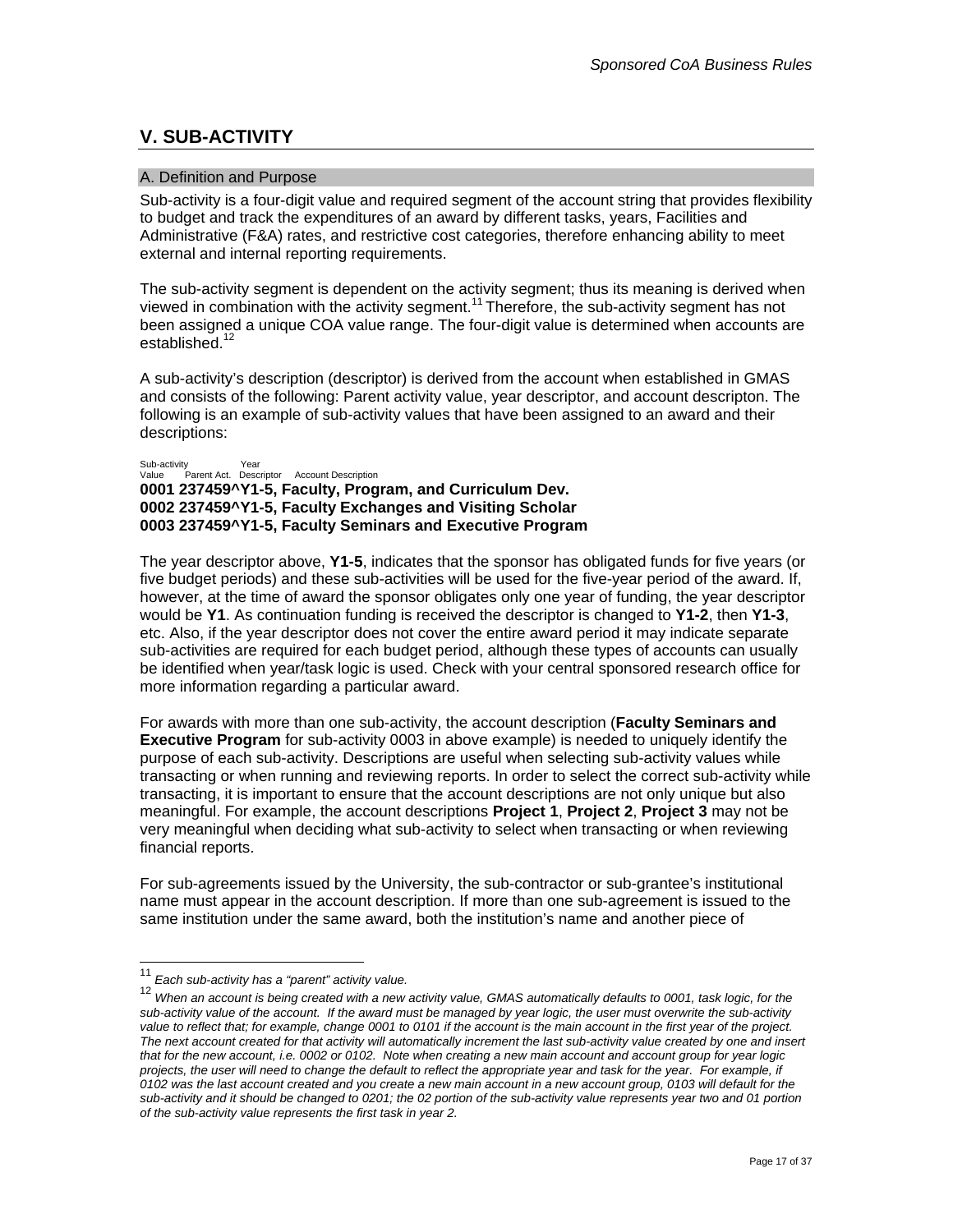<span id="page-17-0"></span>information that uniquely identifies each sub-agreement must be used in the account description.<sup>13</sup>

#### B. Business Rules

- 1. At least one sub-activity value is assigned to each activity value. (Unspecified sub-activity value "0000" is not valid for Sponsored accounts.)
- 2. In general, sub-activity values are assigned in numerical order beginning with 0001 or 0101 depending upon the logic chosen. There are two types of logic: task logic and year/task logic which is also known as year sight logic.

When task logic is used the first two digits of the sub-activity values are "00" which indicates that the values are used for the life of the task within an award; the last two digits may represent a unique task within an award. When year/task logic is used the first two digits of the sub-activity values represent the year of the project; the last two digits may represent a unique task within a budget period of a project. See examples below:

#### **Task Logic**

**Sub-Activity Parent Year Activity Descriptor Account Description** 0001 349407^Y1-4, Main 0002 349407^Y1, Biblioteca Publ. 0003 349407^Y2, Archivo Historico, Convento San Francisc 0004 349407^Y2, Archivo Historico del Museo Mitre 0005 349407^Y2, Sociedad Franklin, Biblioteca Popular 0006 349407^Y2-3, Archivo General de la Provincia de San 0007 349407^Y3, Museo Etnografico 'Juan B. Ambrosett' 0008 349407^Y2, Museo Historico Sarmiento, Buenos Aires,

**NOTE:** Account descriptions uniquely identify tasks.

### **Year/Task Logic (Year Sight Logic)**

**Year One Subactivities** 

Sub-Activity Parent Year<br>Value Activity Descriptor Account Description 0101 264112^Y1, Main 0102 264112^Y1, Brigham+Women's Hosp 0103 264112^Y1, Muhimbili Univ Coll of Hlth Sciences 0104 264112^Y1, Tufts Univ 0105 264112^Y1, Viral Load

#### **Year Two Subactivities**

**Sub-Activity Parent Year Value Activity Descriptor Account Description**  0201 264112^Y2, Main 0202 264112^Y2, Brigham+Women's Hosp 0203 264112^Y2, Muhimbili Univ Coll of Hlth Sciences 0204 264112^Y2, Tufts Univ

**NOTE:** Account descriptions uniquely identify tasks.

<span id="page-17-1"></span> <sup>13</sup> *When creating sub-agreement accounts, GMAS automatically inserts the sub-agreement id number and institutional name as the account description. Therefore if there are two sub-agreements for the same organization the descriptions will be unique since the sub-agreement id number is different for each sub-agreement. However, it might also be useful to add the sub-agreement PI last name to the account description as well.*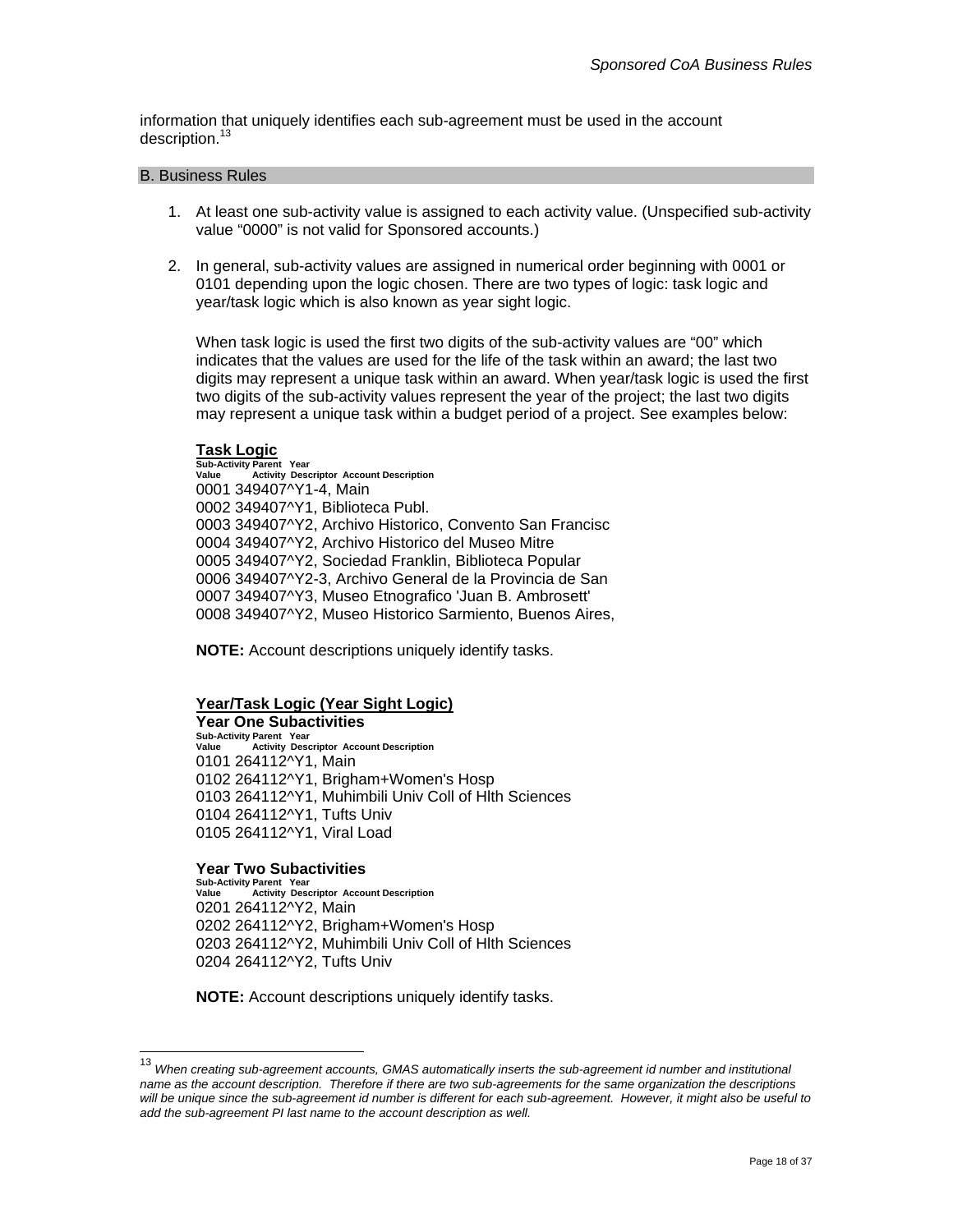If the local unit would like to assign sub-activity numbers using a different logic or numbering scheme, depending upon the reporting requirements or restrictions of the award, this may be accommodated.

- 3. All sponsored budgets are entered at the sub-activity level using the Sponsored Budget Tool, [http://able.harvard.edu/sbud/sbud\\_index.shtml](http://able.harvard.edu/sbud/sbud_index.shtml). For SPH, the budget may be uploaded using Wasabi; please contact the SPH Office of Financial Services for more information.
- 4. When processing transactions representing University cost sharing, use the nonsponsored fund(s) and the appropriate sponsored activity(s) and subactivity(s) of the award. Separate sub-activities are not required for the costsharing transactions but will be established when requested by the department administrator.
- 5. One sub-activity is often sufficient to manage an award. Multiple sub-activity values are assigned to an award for the following purposes:
	- Different F&A Rates
	- Sub-agreements Issued by Harvard
	- Award Restrictions
	- External Financial Reporting Requirements
	- School/Unit Internal Management Requirements
	- HHS Training Grants
	- Collaborative Research Projects
	- Awards with Program Income

#### **a) Different F&A Rates**

If an award has multiple F&A rates for distinctly funded amounts during the same budget period, a separate sub-activity value must be assigned for each rate. [14](#page-18-0)

**Example:** Sub-activity 0001 (Y1-3, 100k research fund @63%) Sub-activity 0002 (Y1-3, 15k participant support @0%)

**NOTE:** A new sub-activity is not needed when the F&A rate changes commensurate with fiscal year.

#### **b) Sub-agreements Issued by Harvard**

- Each sub-agreement issued by the University must be assigned a separate subactivity value.
- The terms and conditions of the sub-agreement issued and its associated prime award determine if a new sub-agreement is issued for each year or if a modification/amendment is issued.

#### **c) Award Restrictions**

Awards with restrictive components require a separate sub-activity for those components. These are awarded funds that cannot be used (rebudgeted) for any purpose other than that outlined in the award budget.

For example:

- Minority supplements
- Restrictive equipment

<span id="page-18-0"></span>Different F&A rates may represent different A-21 functional categories for an award and a separate activity/sub*activitcombination is required. See Part Two, Section IV, Activity.*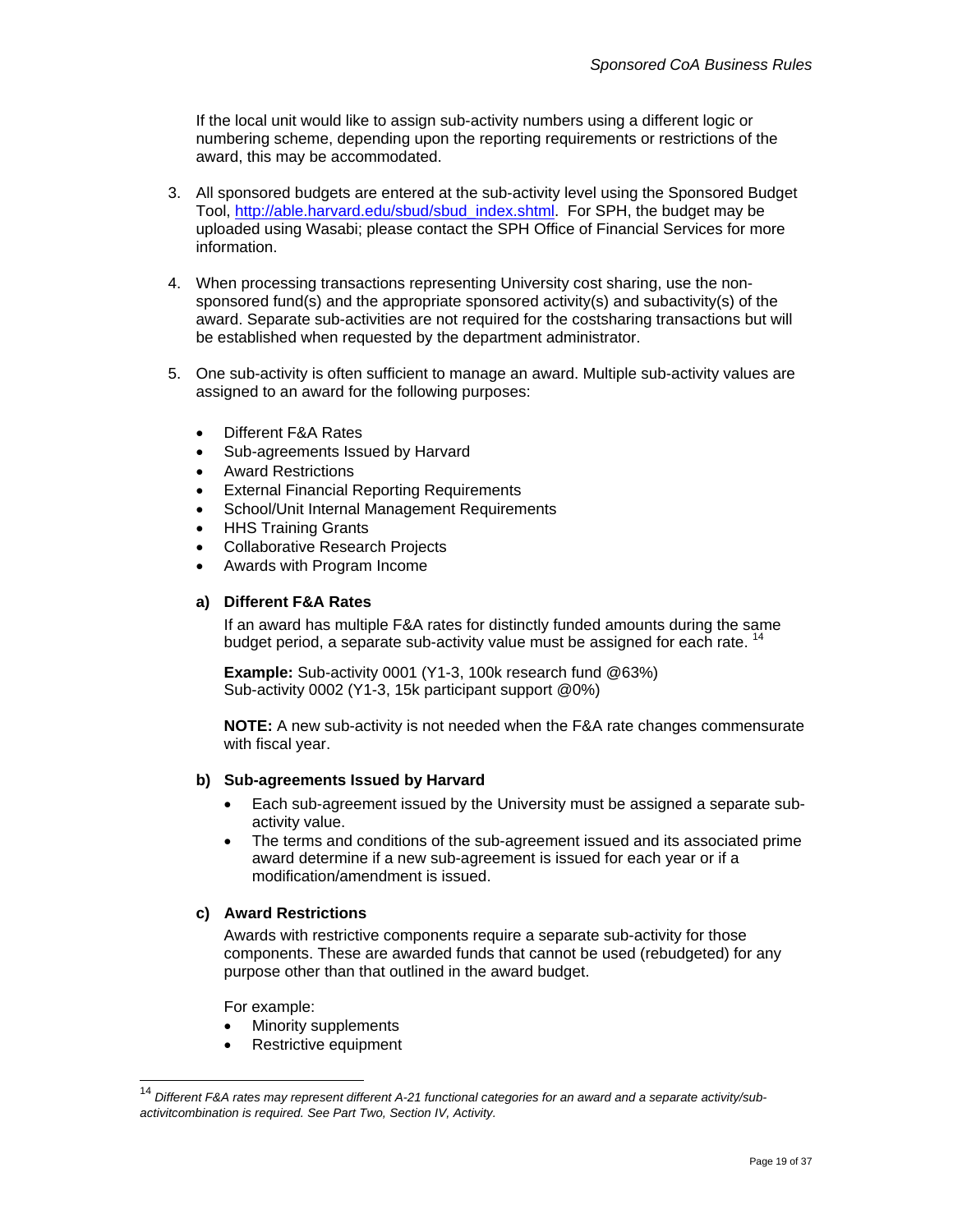• Participant support

#### **d) External Financial Reporting Requirements**

More than one sub-activity value is required for financial reporting in the following situations:

- Multi-year award for which automatic carry-forward of unspent funds is not allowed, or for which the sponsor requires refund of unspent balances from each budget period
- Reporting by specific task order or delivery order is required by sponsor
- Reporting by components of the project is required by sponsor

#### **e) School/Unit Internal Management Requirements**

Each school/unit has the option to set up more than one sub-activity to budget and track expenditures based on school needs. Some examples might be to budget and track by:

- Components of the project or activity
- **Budget periods**
- **Faculty members**
- Investment income

A separate sub-activity is not needed to track investment income since it has its own object code; however, the school may want to track the expenditure of investment income separately.

#### **f) HHS Training Grants**[15](#page-19-0)

- All training grants (T & D Series) awarded by HHS, including those under expanded authorities, require sub-activity year logic.
- All training grants (T & D Series) awarded by HHS require at least three subactivities for each budget year: one for trainees' stipends and tuition/fees; one for trainee travel; and one for training-related expenses (includes staff travel). In addition, **a separate sub-activity is required for stipends and tuition/fees for each trainee at affiliate hospitals and institutions**. This requirement applies to all T, D and K series awards at affiliated institutions when these awards have multiple trainee participants and accountability of participation is required.
- At the department's discretion separate sub-activities may be established for each Harvard trainee.
- A separate sub-activity is not required for any remaining balance to be carried forward on a training grant under expanded authority. The unobligated balance of stipends and tuition/fees is carried forward to the sub-activity for the next year's stipends and tuition/fees. The unobligated balance of travel and training related expenses is carried forward to the sub-activities for next year's travel and TRE.
- When Harvard issues a sub-agreement under an HHS Training Grant, the subagreement issued for a training grant should have one sub-agreement account for tre, one sub-agreement account for trainee travel, one sub-agreement account for overhead, and one sub-agreement account for each trainee.

### **g) Collaborative Research Projects**

• In a collaborative research project, if Co-PI is in another tub/org, or Co-PI's work is being done at an affiliate hospital in which a separate budget is required for the portion of the work, a separate sub-activity value (part -of account) is required.

<span id="page-19-0"></span> <sup>15</sup> *The new rules are effective March 1, 2001, for all new budgets periods with a start date of March 1, 2001 or later. No changes will be made for budget periods with previously established sub-activities. Those periods must continue to be managed by the existing sub-activity structure.*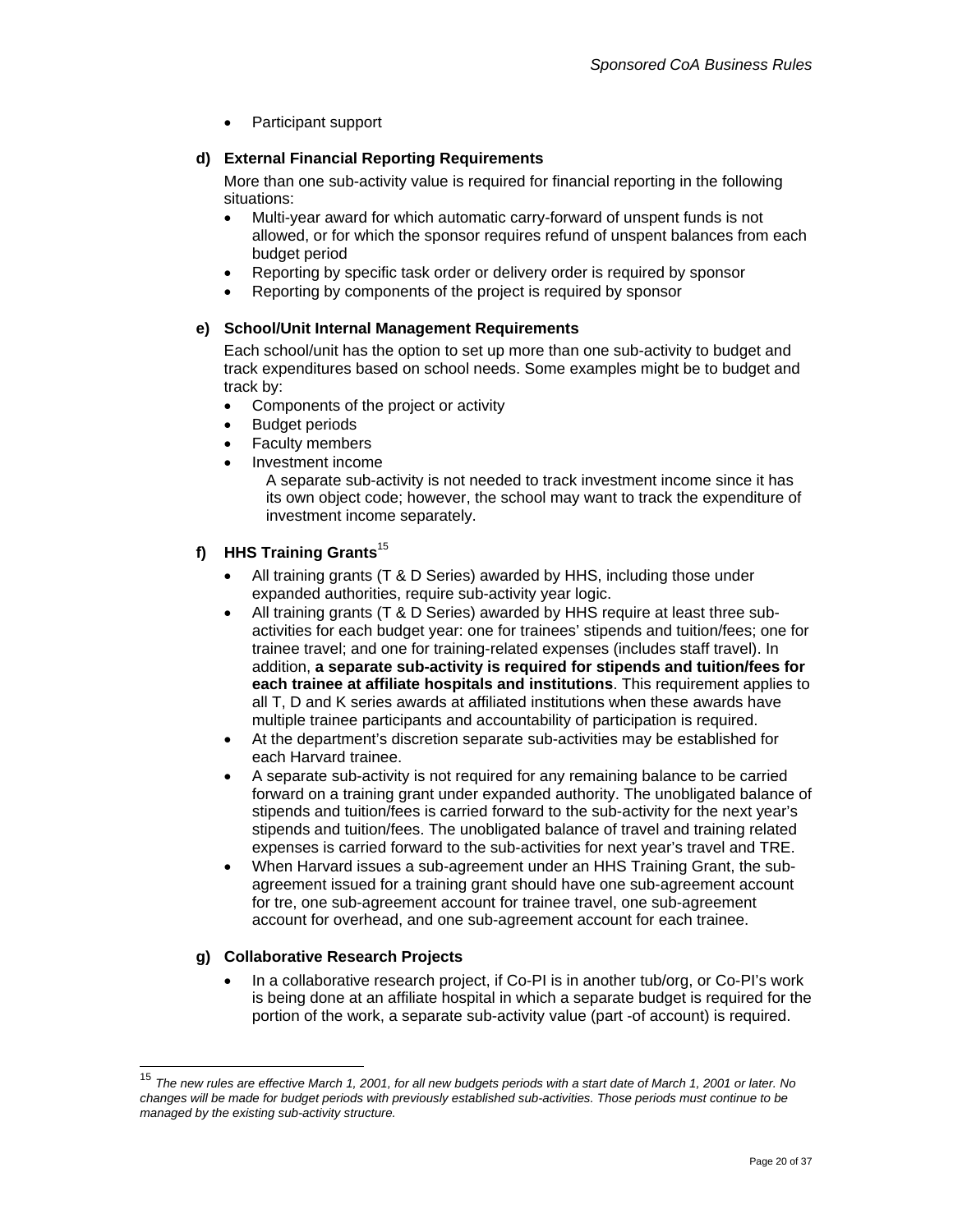• If Co-PI is in another org, but in same tub as the primary PI, the Co-PI's expenditures can be transacted by using the same fund/activity/sub-activity combination as the primary PI but with Co-PI org or root. This method is recommended only when the same administrator manages both orgs/roots.

#### **h) Awards with Program Income**

At least one separate sub-activity value is assigned to track program income. The local unit is responsible for tracking program income.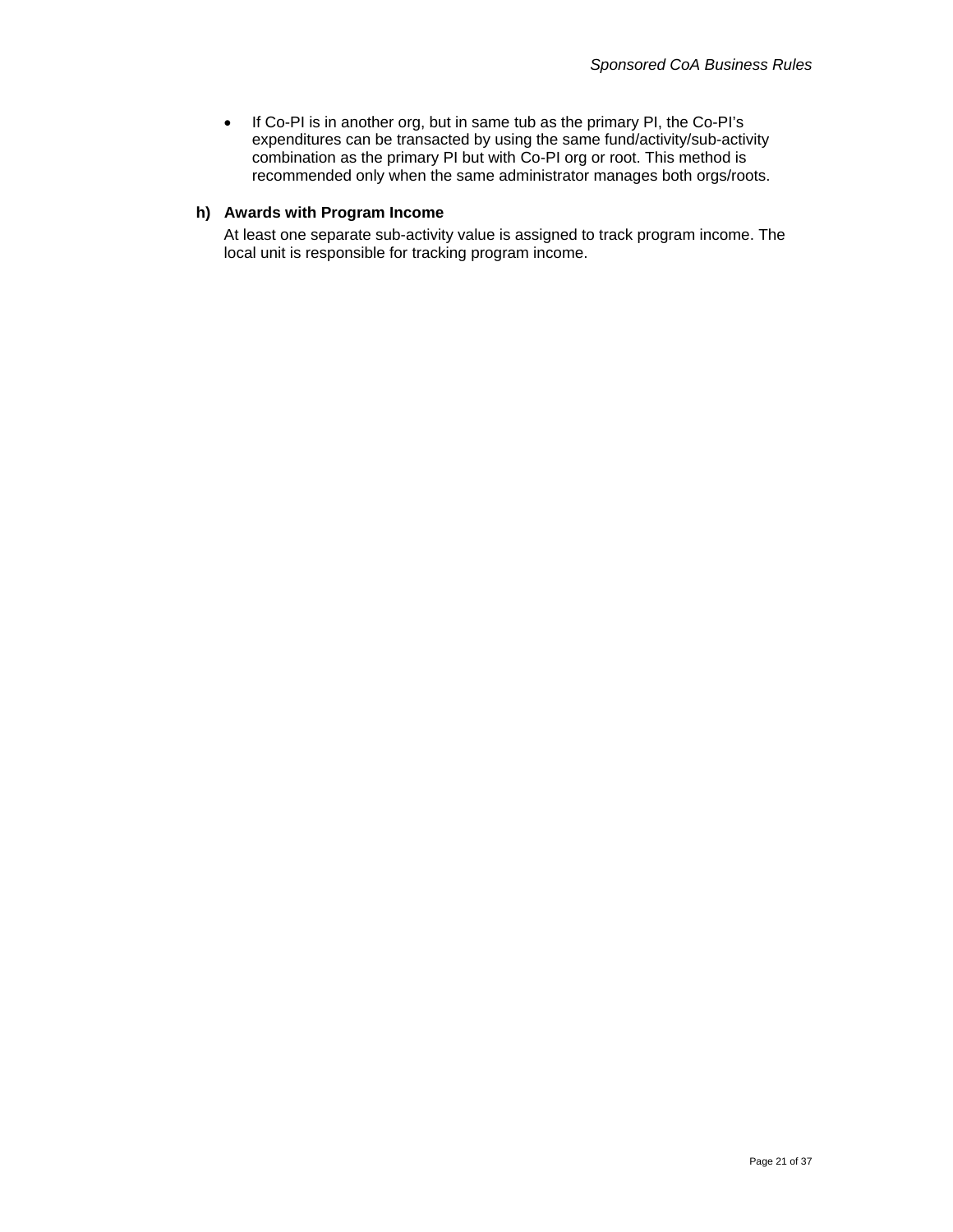# <span id="page-21-0"></span>**VI. ROOT**

#### A. Definition and Purpose

Root is a five-digit value of the account string that allows school/unit to track expenditures by faculty and/or principal investigator.[16](#page-21-1) It is an optional[17](#page-21-2) segment for some schools/units (for example, the School of Public Health). The Local Chart Administrators can provide information on whether it is a required segment for a particular school/unit.

#### B. Business Rules

- 1. If a school/unit wants to track expenditures by faculty and/or principal investigator, the root value representing the person(s) will be assigned. Root values will be associated with awards via fund/root cross validation rules.
- 2. If a school/unit wants to budget as well as track expenditures by person (faculty, principal investigator), a separate sub-activity value should be established.

<span id="page-21-1"></span> <sup>16</sup> *In non-sponsored accounts the root segment is also used for buildings and other designations.* 

<span id="page-21-2"></span><sup>17</sup> *GMAS does require a root value to validate an account and the unspecified root, 00000, may be entered for these cases.*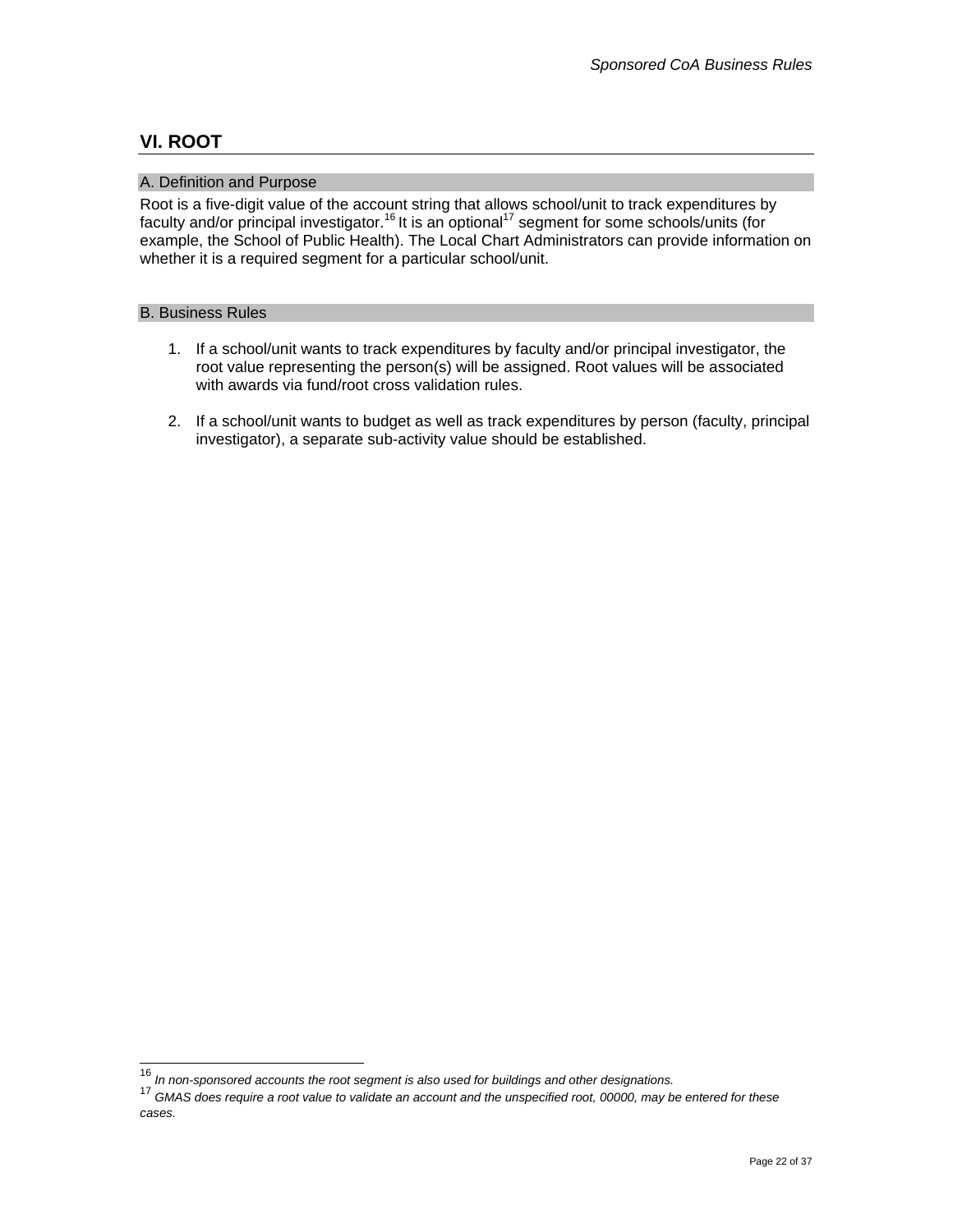# <span id="page-22-0"></span>Part Three: Other Helpful Information

## **I. ACCOUNT STRUCTURE EXAMPLES**

A. Fund - HHS Competitive Segments



- Each competitive segment (award) is assigned a unique fund value.
- The same activity value is assigned to each award. Used this way the activity segment is useful since it provides a means to capture the history of a particular research activity that has been funded over time by several awards from a particular sponsor.
- Sub-activities are assigned to capture to the discrete tasks within each award.
- Note the sub-activity year descriptors indicate that sub-activities 0001 and 0002 are for the first competitive segment and sub-activity 0003 is for the second.
- Note the first competitive segment includes a restricted component for a minority fellow and these transactions need to be captured in a separate sub-activity.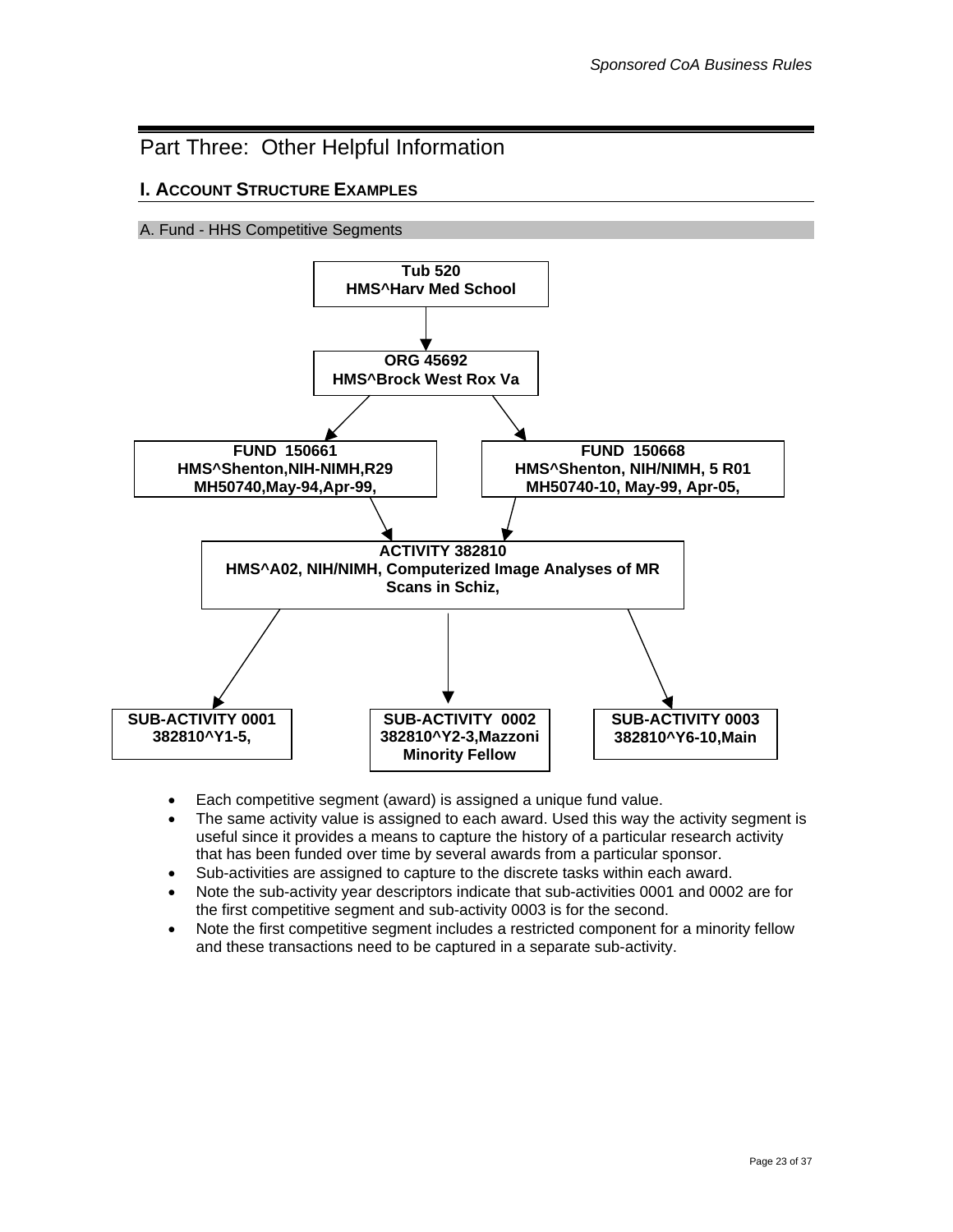<span id="page-23-0"></span>

- When processing transactions that represent the University cost-sharing, use a nonsponsored fund, sponsored activity and sub-activity.
- $\bullet$  If the department administrator would like a separate sub-activity(s) for the cost-sharing it will be established when requested.
- Cost-sharing funds ranges are usually Unrestricted Funds (000001-054999) or Gifts and Endowments (300000-699999)
- Sometimes cost-sharing is fulfilled by another sponsored award. Since this is not University cost-sharing, the other award will have its own sponsored fund, activity, subactivity combination which should be used for all transactions for that award.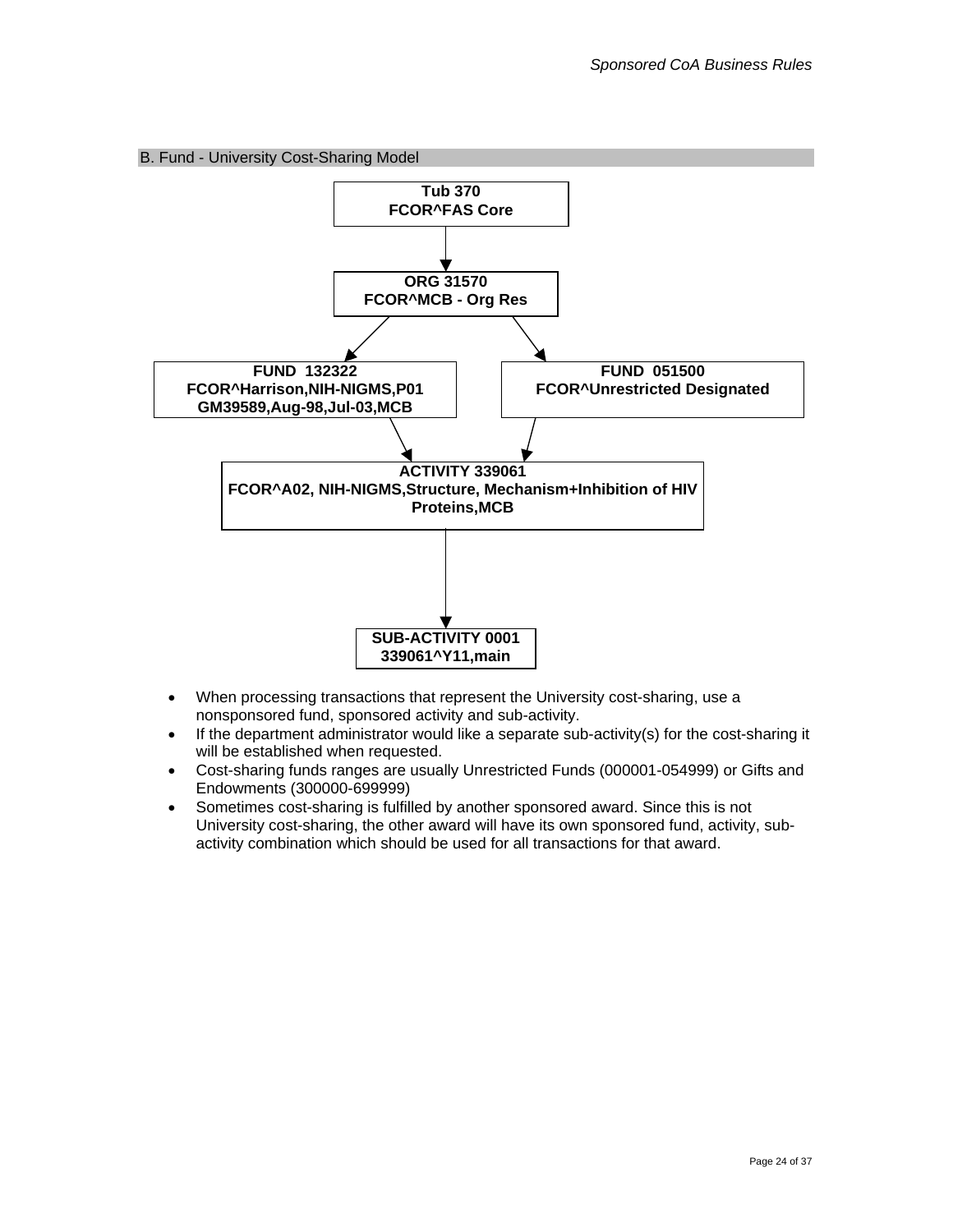<span id="page-24-0"></span>

- Two activity values are assigned, one for each A-21 functional category; A02 for Organized Research and A01 for Instruction and Training.
- Each activity is assigned a sub-activity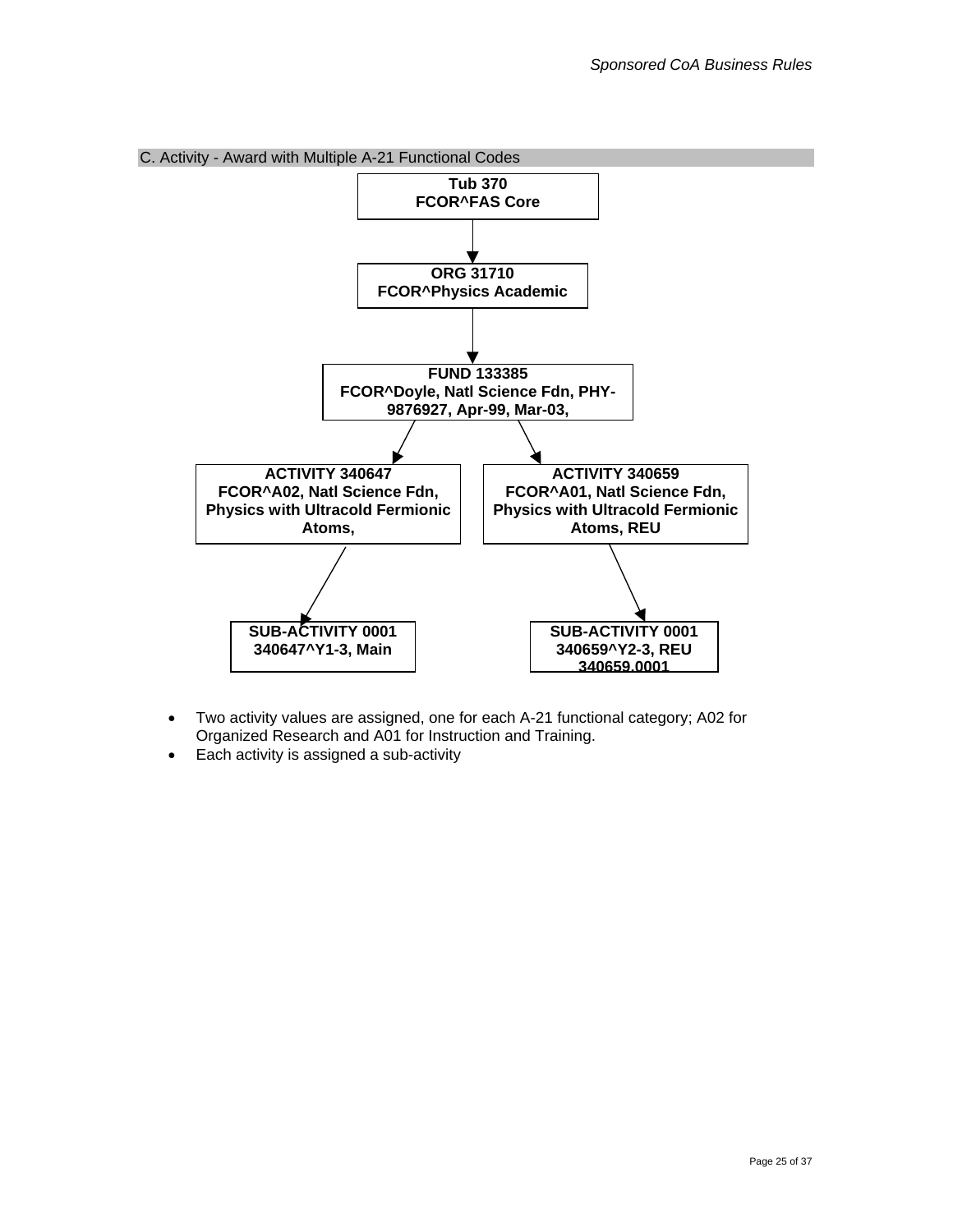

<span id="page-25-0"></span>D. Activity - Award with Multiple Activities for Complex Reporting Requirements

- Multiple activities are assigned for portions of the award when the reporting requirements cannot be accommodated or managed by sub-activity segment
- The use of activity in this way is by exception only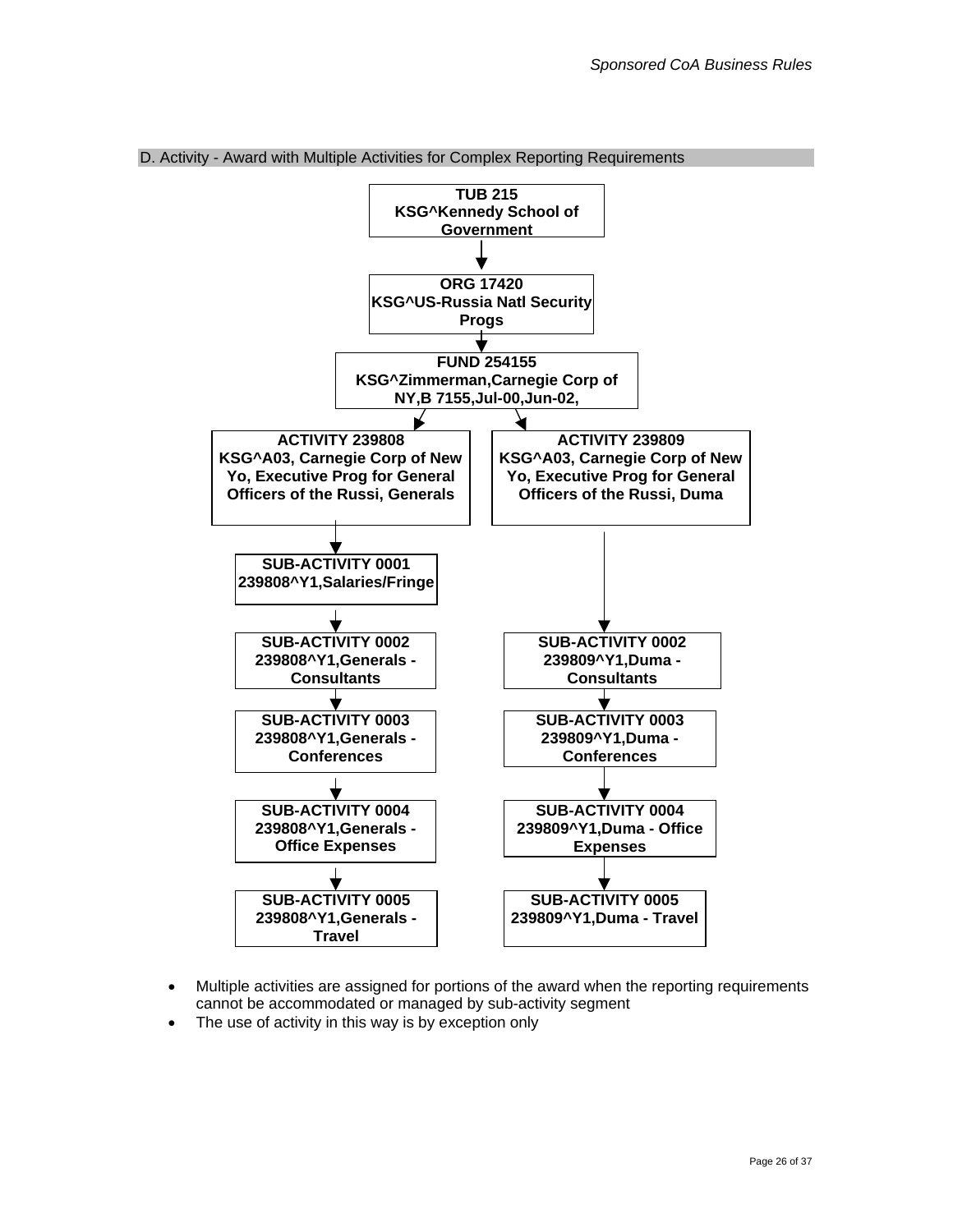

<span id="page-26-0"></span>E. Sub-activity Year/Task Logic for HHS Non-Competing Continuation

- Sub-activity year/task logic is chosen for this award due to award restrictions. This award is excluded from Expanded Authorities
- Sub-activities represent different budget periods but share the same fund (and activity) value since they are for non-competing periods.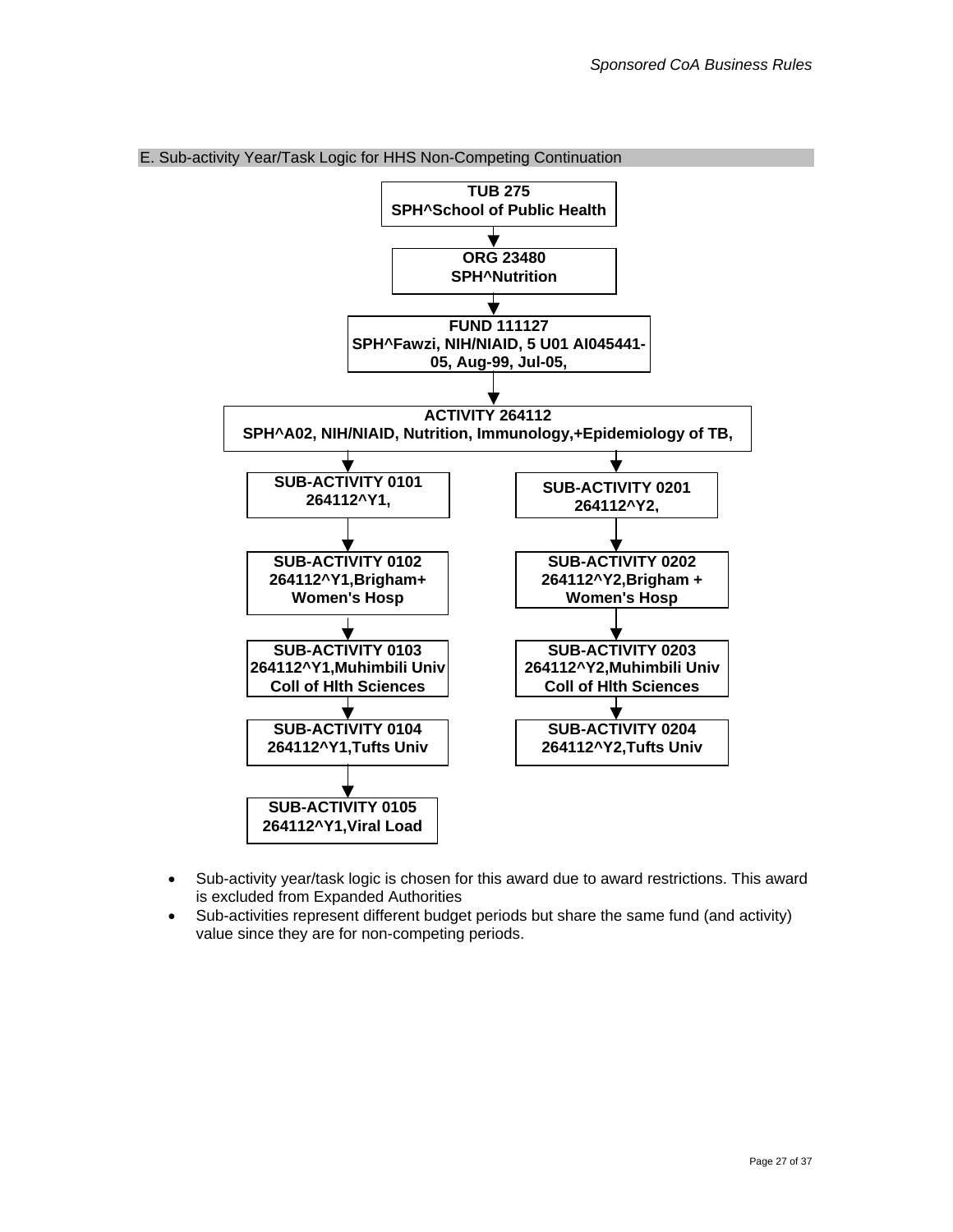<span id="page-27-0"></span>



- For HHS Training Grants, three accounts are required for each budget period: A main account for stipends/tuition and fees for trainees at Harvard, a part-of account for all trainee travel, and a part-of account for training related expenses (TRE).
- **Additional part-of accounts (sub-activities) must be established for each affiliate trainee's stipend, tuition/fees.** Additional part-of accounts may be established for trainees at Harvard per department's request.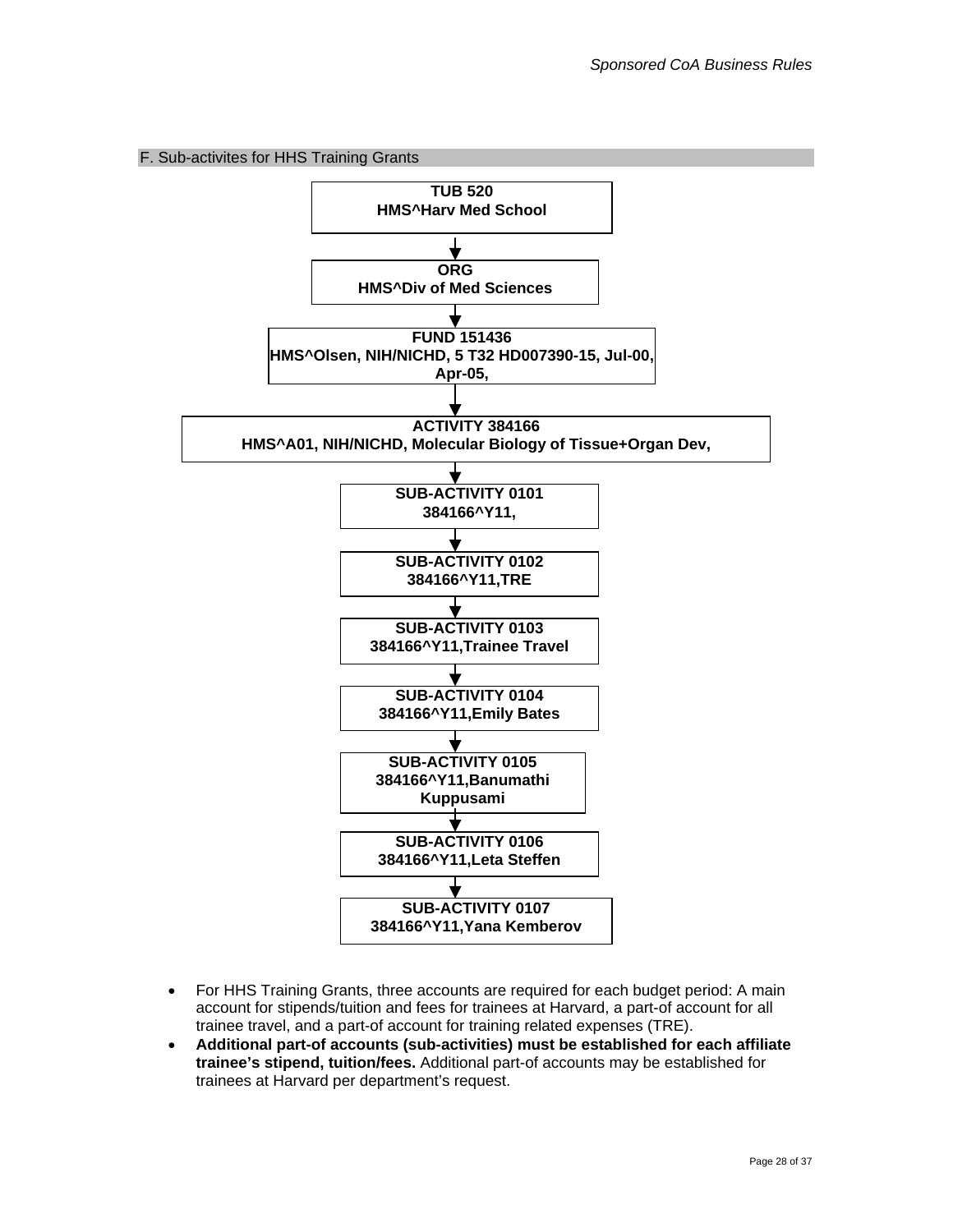#### <span id="page-28-0"></span>**II. GLOSSARY**

#### **A Better Learning Environment (ABLE)**

An online support system for users of Harvard University financial systems: [http://able.harvard.edu/.](http://able.harvard.edu/)

#### **A-21 Functionality**

Office of Management and Budget (OMB) Circular A-21 requires that all organizations that receive Federal sponsored research money must report expenses by functional use category. The A-21 functional categories for sponsored awards are:

- Organized Research (A02)
- Instruction & Training (A01)
- Other Sponsored Activities (A03)
- Scholarship and Student Aid (A15)

The activity segment of the COA captures the A-21 function code in the COA descriptor and as a descriptive flex field.

#### **At Risk Account**

At risk accounts, previously known as advance accounts, allow Principal Investigators to initiate spending on their projects before the University receives and/or accepts an award. Contact your central sponsored research office if you would like to establish an at risk account for an award.

#### **Account String**

A specific combination of Tub, Org, Fund, Activity, Sub-activity and Root values used in combination with appropriate transactional object codes to represent the financial data of an award in the Harvard General Ledger. The account strings of an award are recorded and maintained in GMAS and print on action memos.

GMAS records one org and one root value per account and these will print on action memos. The org and root values recorded in GMAS should be the org and root managing the account; however, other org and root values for your tub may be used while transacting against a given account. **NOTE:** The account strings for University cost-sharing usually do not appear on your action memo. When processing transactions that represent the cost sharing, use a nonsponsored fund(s), the appropriate sponsored activity(s), and sub-activity(s) of the award.

#### **Action Memo**

The official University communication informing people about a new or modified sponsored award notice accepted by the University. The award terms and conditions, dates and dollars, and accounts activated for the award are included. The Action Memo is also used to communicate authorized internal requests and administrative changes/corrections.

#### **Applications Administration**

See University Business Systems and Services.

#### **Authorized Org**

An org authorized by the Responsible Tub/Org to transact to the chart values of a particular sponsored account. Cross validation rules may need to be modified for authorized orgs. The department administrator for the authorized org requests modifications of this type from his/her local chart administrator. The central sponsored research office may also request this of the local chart administrator when setting up the cross-tub account.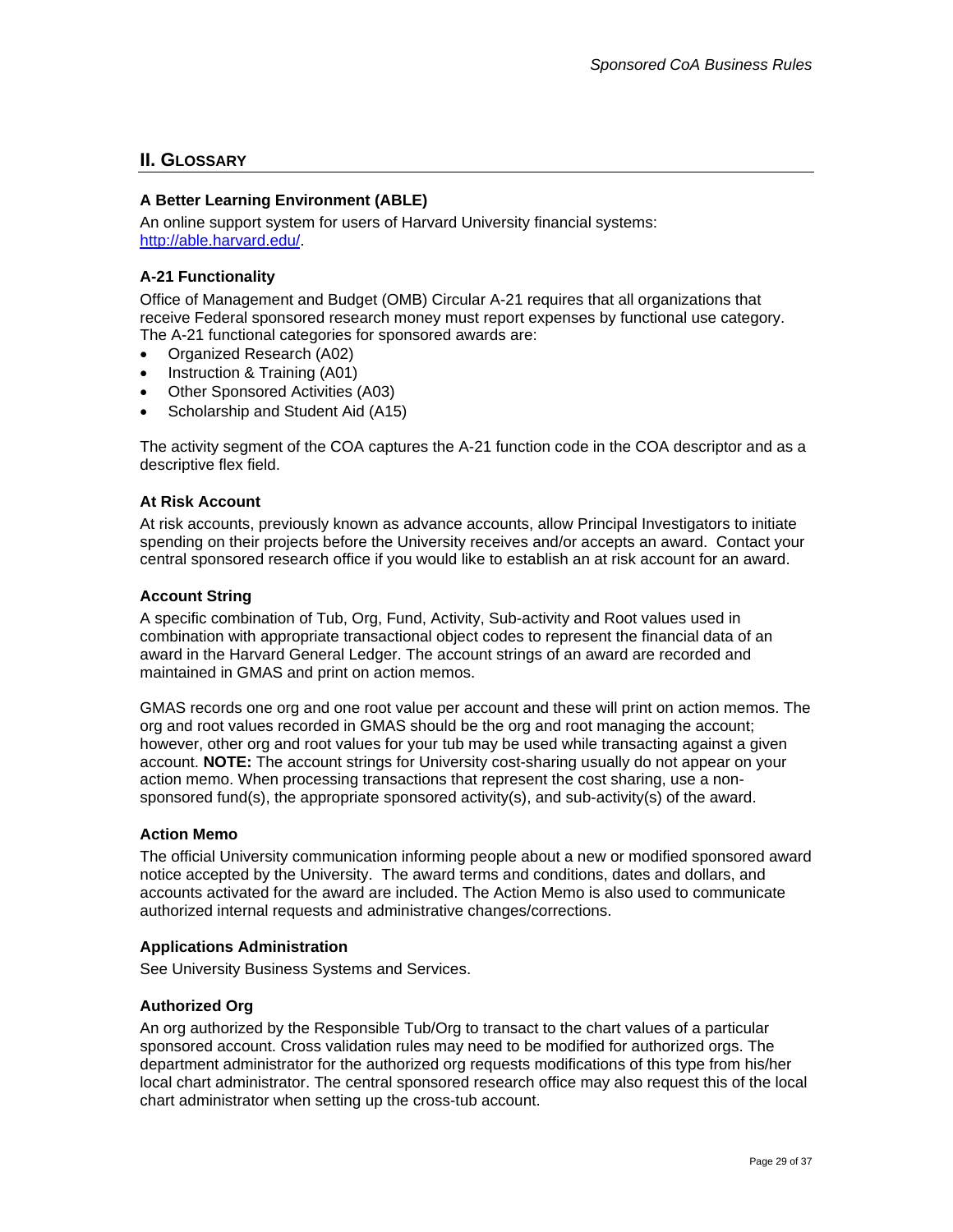#### <span id="page-29-0"></span>**Authorized Tub**

A tub authorized by the Responsible Tub/Org to transact to the chart values of a particular sponsored account. Cross validation rules will need to be modified for authorized tubs. The department administrator for the authorized tub requests modifications of this type from his/her local chart administrator. The central sponsored research office may also request this of the local chart administrator when setting up the cross-tub account.

#### **Budget Amount**

Refers to the portion of direct costs, and facilities and administrative costs allocated to each account of a sponsored award. The budget amount is determined during account setup and is later used in processes such as budgeting and reconciliation. The budget amount is recorded in GMAS and is included in the Account section, Fund Allocation column, of Action Memos. Budgets for each account will be entered in the Sponsored Budget Tool in accordance with the budget amount of each account. For SPH the budget may be uploaded using Wasabi; please contact the SPH Office of Financial Services for more information.

#### **Central Sponsored Research Office**

For the purposes of this document, a central sponsored research office is defined as a Sponsored Research Office that has been delegated signing authorities on behalf of the President and Fellows of Harvard College. There are three such offices and each office serves a particular area:

- The University Area central office is the Office of Sponsored Programs (OSP), which serves the Faculty of Arts and Sciences (FAS), and Graduate Schools, Institutes, and Affiliates (GSIA)
- The Medical School and Dental School office is Sponsored Programs Administration (SPA)
- The School of Public Health office is the Office of Financial Services (OFS)

Each office is also responsible for the data entry of sponsored projects in GMAS.

#### **Chart of Accounts Validator**

A web application that can pre-validate thirty-three digit GL account strings according to status of values, cross validation rules (see CVR definition), and security prior to transacting: [https://apollo6.cadm.harvard.edu:8000/pls/finprod/hugl\\_coa\\_webval.main\\_page](https://apollo6.cadm.harvard.edu:8000/pls/finprod/hugl_coa_webval.main_page)

#### **Chart Security Maintenance Application (CSMA)**

University application that enables, modifies, and disables chart of account values in the GL. GMAS sends requests to CSMA to enable and modify sponsored funds, activities, and subactivities four times a day: 7:15am, 10:15am, 1:15pm, 4:15pm. GMAS sends requests to disable sponsored funds and subactivities on the  $4<sup>th</sup>$  of each month.

CSMA is managed by the University Business Systems and Services (UBSS) office. For more information about CSMA go to: [http://able.harvard.edu/coa/csma/csma\\_index.shtml](http://able.harvard.edu/coa/csma/csma_index.shtml)

#### **Code Combination ID (CCID)**

Within the Oracle database structure a table (gl\_code\_combinations) exists which stores every unique seven-segment, thirty-three digit combination of tub, org, object, fund, activity, sub-activity, and root value against which transactions have been processed. Each unique combination has been assigned a unique id number called a CCID. The term CCID is used to represent these seven-segment, thirty-three digit combinations used in the GL.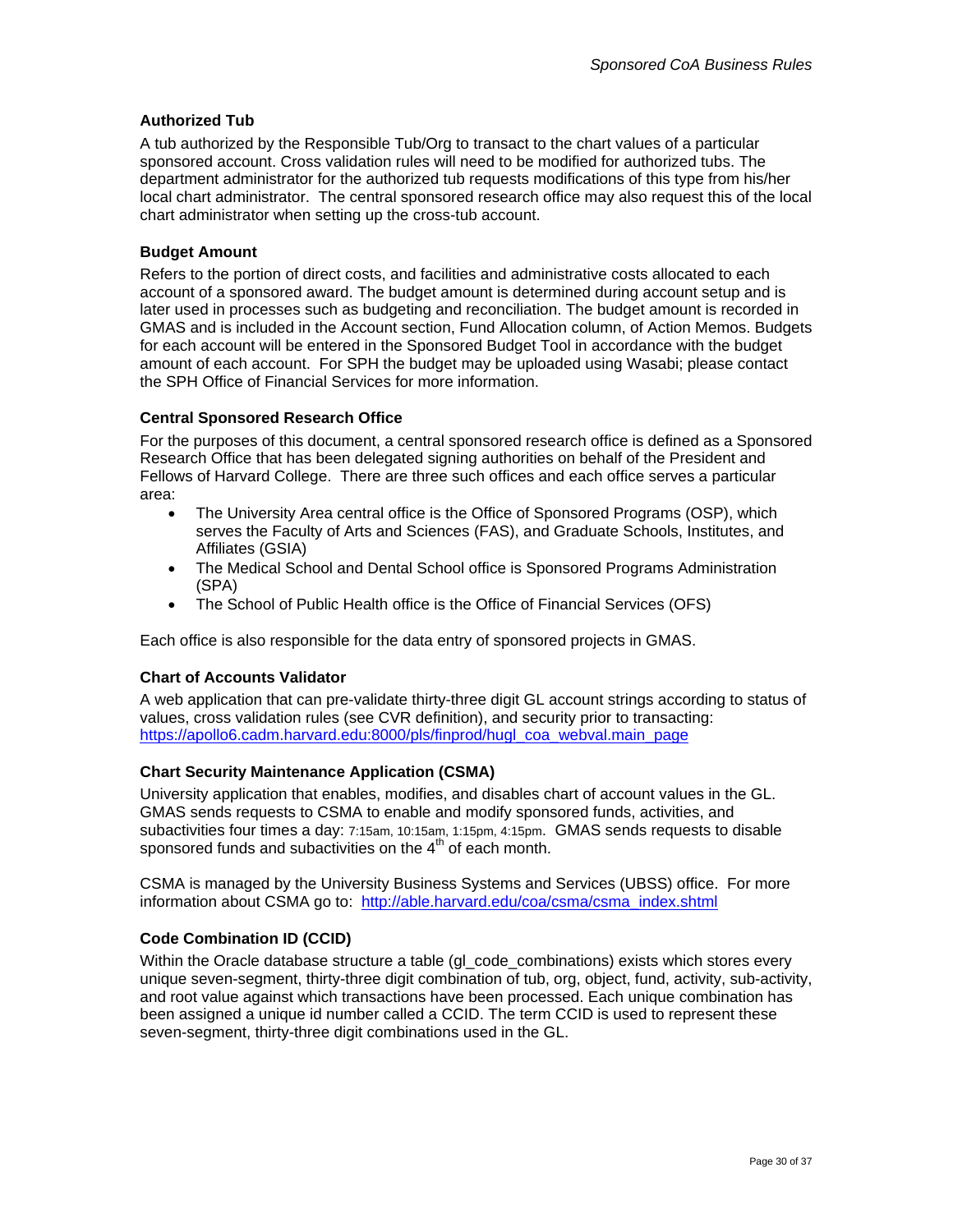#### <span id="page-30-0"></span>**Cross-Tub Awards**

Awards supporting collaborative research across tubs. Cross-tub awards are identified in the fund's and activity's descriptor. The following represents an **HMS** award and the **XT** indicates it is a cross-tub award:

#### **281541 HMS XT^Auchincloss,Juvenile Diabetes Fdn Intl,4-1998-280,Sep-98,Aug-03,**

#### **Cross Validation Rules (CVR)**

Cross-validation rules are used within the Oracle GL to prevent the creation of invalid GL accounts (CCID's). Each cross-validation rule specifies ranges of values that are permissible to use together, and optionally ranges that are not permissible to use together. Thus, for example, a very simple rule might specify that only Org values 23200 through 24499 may be used with Tub 275 (SPH). Rules are defined system wide and apply to all system users. Whenever any component of the Oracle Applications attempts to create a new 33-digit value (a combination of segment values that has not previously been used), Oracle checks all the cross-validation rules to ensure that the combination is valid. If the combination fails to pass any rule, the error message associated with that rule is presented. Whatever transaction was in process is not allowed to continue until it has a valid 33-digit combination.

The local chart administrator for each tub manages CVR's.

It is important to note that within tub/org ranges, CVR's are not in place to prevent invalid fund, activity, and sub-activity associations. Therefore, although a combination of segment values may be valid accordingly to CVR's, it may not be a valid sponsored fund/activity/sub-activity combination as recorded in GMAS. See your action memo for valid sponsored combinations.

#### **Descriptive Flex Field (DFF)**

Descriptive flexfields or DFFs are additional pieces of data that provide further information about an individual chart segment value in the way adjectives provide further information about a noun they modify. In the Harvard Chart of Accounts, descriptive flexfields are used on chart values for the following purposes:

- To classify or group values for reporting. For example, Harvard has created an "owning tub" descriptive flexfield on all segment values except object that can be used to identify/group all values belonging to an individual tub.
- To provide additional information about a value for allocations and other processes. For example, there is a descriptive flexfield on the FUND segment called the Gift or Interest Override (GIO) which stores segment values to post income for NG funds.

The DFF's for sponsored chart values are drawn or derived from fields in GMAS:

- The DFF's for sponsored funds are: Owning Tub; Full Legal Title of Award; Fund Category ("SS" for all FG and NE funds, and "GF" for all NG funds); Fund Type ("FG","NE", or "NG"); Primary Managing Org; Agency Fund; Gift or Interest Override (consists of the primary managing org and the activity, sub-activity, and root value of the main account of maximum account group.)
- The DFF's for sponsored activities are: Owning Tub; Activity Type ("S"); A-21 Classification ("A01", "A02", "A03", or "A15"); Primary Managing Org.
- The DFF's for sponsored sub-activities: Owning Tub.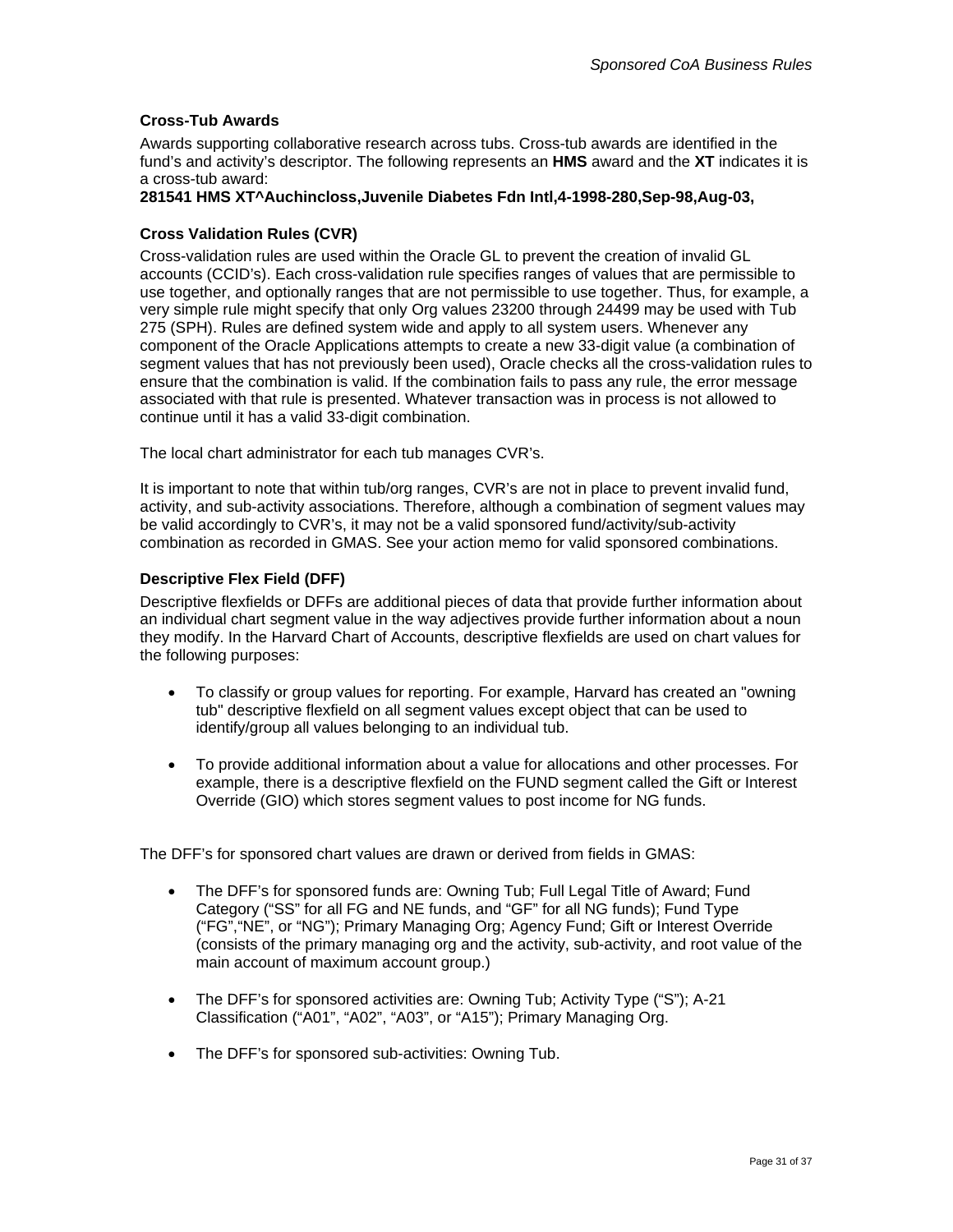#### <span id="page-31-0"></span>**Descriptor**

In the Oracle General Ledger, segment values - the identifiers of specific Tubs, Orgs, Object Codes, Funds, Activities, Sub-activities, and Roots - are for the most part strings of digits. Because it is difficult for most people to remember which six-digit number is associated with which Fund (for example), each segment value is also described in text. Text descriptions are particularly useful when selecting segment values (for example, when creating transactions) and when viewing reports. The descriptors for sponsored fund, activity, and sub-activity values are drawn from specific fields in the GMAS system according to sponsored naming conventions. Each COA value requires a unique descriptor.

- The descriptor for sponsored funds consists of: Owning tub name; PI name and, if applicable, fellow/mentor name; sponsor name; sponsor award number; total estimated time period for which the award is expected to provide funding; and an optional user defined keyword.
- The descriptor for sponsored activities consists of: Owning tub; A-21 category; sponsor; award title; and an optional user defined keyword.
- The descriptor for sponsored sub-activities consists of: Parent activity value; year descriptor; and account description. For awards with more than one sub-activity, account descriptions are used to uniquely identify the purpose of each sub-activity.

#### **Disabling**

When it is determined that a COA value that is currently active in the GL no longer serves Harvard's accounting needs, the value is disabled preventing further transactions and budget revisions in GL; however, the award/COA values history remains in GMAS. The decision to disable the values of a sponsored award (fund, activity, sub-activity) is the result of a collaborative process among pre- and post-award offices, and the local department administrator.

GMAS sends requests to disable sponsored funds and subactivities to CSMA on the  $4<sup>th</sup>$  of each month.

#### **Grants Management Application Suite (GMAS)**

The University system of record for sponsored research. All proposals, awards, and accounts for sponsored projects are recorded and maintained in the GMAS by the three central sponsored research offices: OSP, HMS/SPA, and SPH/OFS.

#### **Harvard Data Warehouse (HDW)**

The electronic data structure for historical reference, ad hoc queries, and standard and custom reporting.

#### **Harvard University Research Information System (HURIS)**

GMAS predecessor. HURIS was replaced by GMAS on October 12, 2004.

#### **Local Security Administrator**

Individual authorized by a TUB to request additions and/or modifications to security set-up for the Oracle Applications. This person is often the same person as the local chart administrator. For changes to GMAS permissions, this person is known as the authorized requestor or team owner.

See **Security** for more information.

#### **Local Chart Administrator (LCA)**

Individual authorized by a tub to: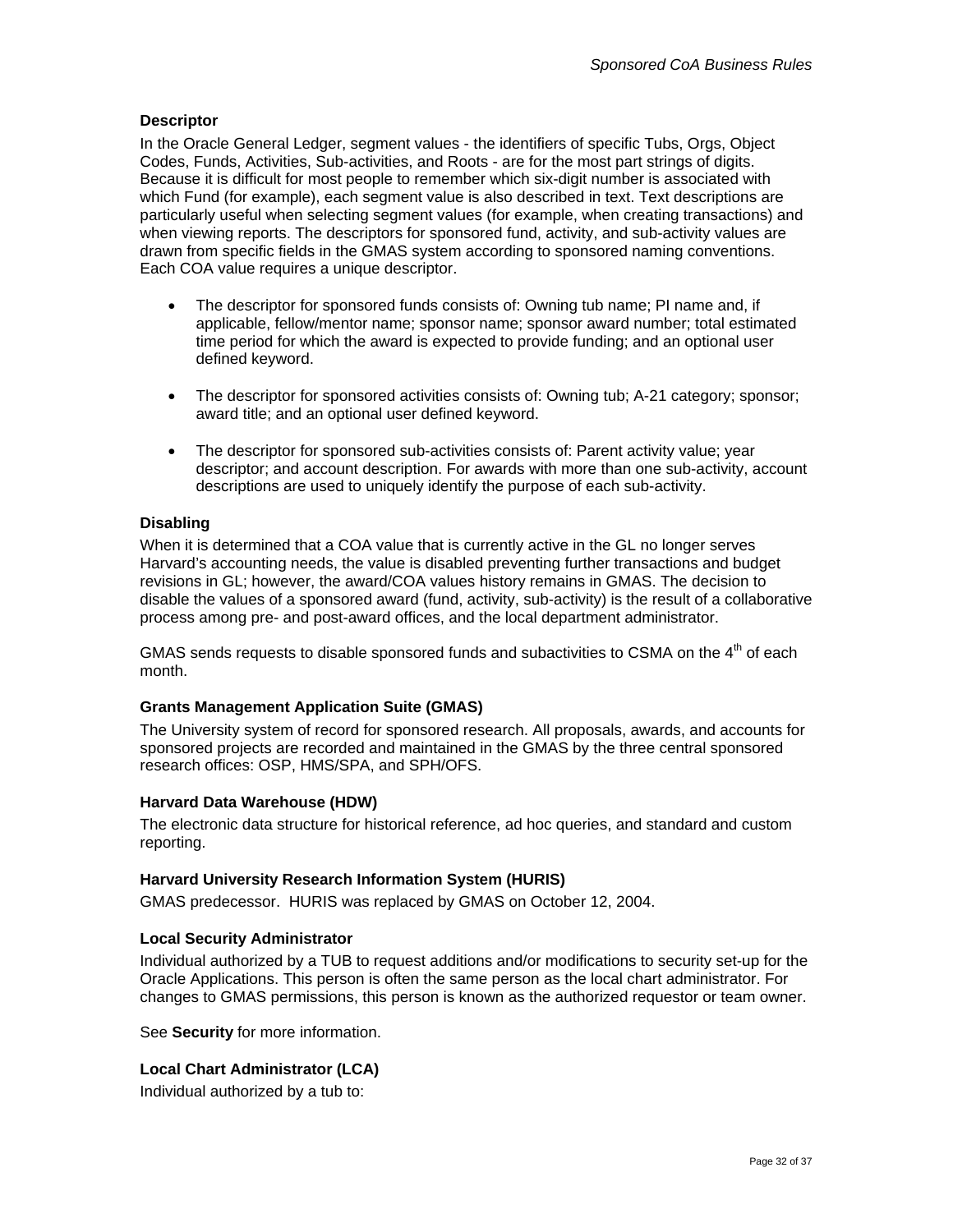- <span id="page-32-0"></span>• Assign new fund and activity values to an award when requested by the applicable sponsored research office<sup>[18](#page-32-1)</sup>
- Manage modifications to cross validation rules for newly assigned values, and for other values when requested by the department administrator

For a list of Local Chart Administrators, go to: <http://vpf-web.harvard.edu/osr/> and select the GMAS link under *ShortCuts;* from the GMAS website select *Deployment.* 

#### **Local Unit (LU)**

An LU is any Tub (discrete entity within Harvard University) that is not a Central Administration Tub. Examples of Local Units include schools, such as the Graduate School of Education and the School of Public Health, as well as other types of entities, such as the Arnold Arboretum and the Art Museums.

#### **Main Account**

Type of sponsored account. In addition to providing a means to capture the expense transactions of the award, the main account also functions as a holding account for income that will later be allocated to appropriate part-of or sub-agreement accounts. All awards must have a main account, and if an award requires separate accounts for each budget period of an award, each period must have a main account. Main accounts include the values of responsible tub, responsible, org, and principal investigator root. Main accounts are identified as *Type* **M** in the *Accounts* section of an Action Memo. See also Part-of Account and Sub-Agreement Account.

#### **Object Code**

-

Four-digit value Chart of Account segment that describes the nature of a transaction (for example, asset, liability, or expense), also known as the natural class account. Object codes are entered while transacting and are consistent throughout the University. To determine which object codes are appropriate for use with sponsored accounts, please see the Research Administration website.

#### **Office of Financial Services (OFS)**

The central financial office for the School of Public Health, which includes a sponsored research team with the following responsibilities:

- Review, negotiate, and accept sponsored awards
- Responsible for data entry of sponsored projects/accounts into GMAS
- In conjunction with the Local Chart Administrator, who is also part of OFS, work with Local Unit/departments to determine required account structures and to assign all COA values for Tub

#### **Office for Sponsored Programs (OSP)**

OSP is a central administrative office under Financial Administration (FAD) comprised of portfolio based Life Cycle teams, and a Research Systems and Services team:

- **Life Cycle** teams work closely with faculty members and school/department administrators in the university area to review and assist in the preparation of proposals, and negotiate and accept terms and conditions of awards. Also work closely with faculty members and school/department administrators across the university to ensure accurate and compliant accounting of income and expenditures on sponsored project accounts and for completing financial reports required by sponsors.
- **Research Systems and Services** works in partnership with schools to identify and develop and maintain the grants management tools needed to support a rapidly changing research

<span id="page-32-1"></span> $^{18}$  GMAS maintains the ranges assigned to each TUB and ORG if a TUB sub-ranges by ORG. GMAS automatically assigns values from these ranges for most TUBs.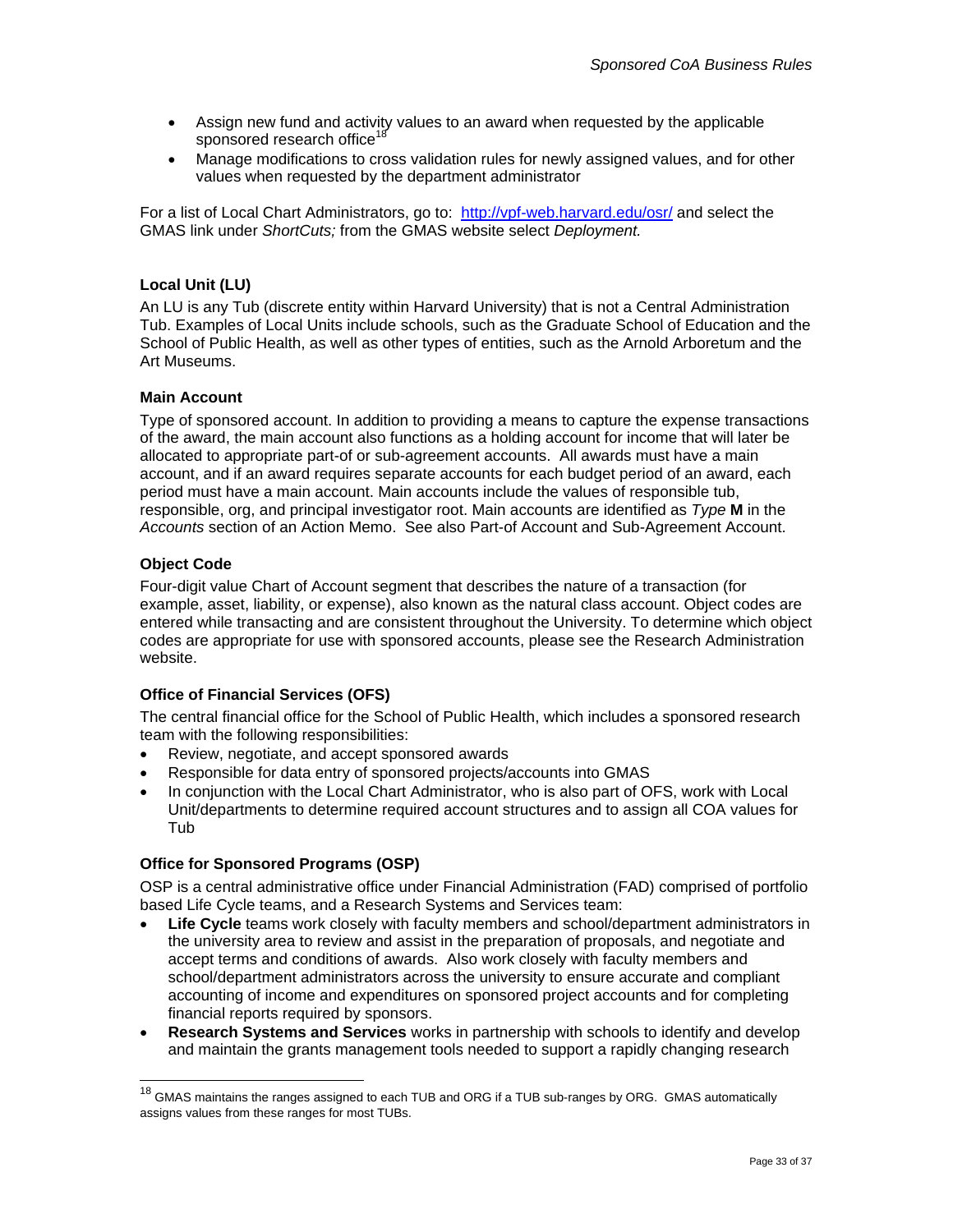<span id="page-33-0"></span>and regulatory environment. This team is responsible for the continued development of improvement of GMAS. This team also develops and maintains grant management reports from the University wide CREW application.

#### **Owning Tub**

An attribute attached to all segment values except object that can be used to identify/group all values belonging to an individual tub.

#### **Part-of Account**

Type of sponsored account. If more than one account is needed to manage an award the additional accounts are called part-of accounts. Part-of accounts are established to manage discrete tasks due to award restrictions and to discretely capture financial data for reporting purposes. Part-of accounts are identified as *Type* **P** in the *Accounts* section of an Action Memo. See also Main Account and Sub-agreement Account.

#### **Primary Managing Org**

An attribute attached to fund and activity values that identifies the org responsible for the value. All sponsored fund and activity values are assigned a primary managing org.

#### **Responsible Org**

Org responsible for a particular award. This is the same as the primary managing org unless the award has transferred and a new fund and activity value was assigned due to the transfer. The primary managing org of the new values is the responsible org.

#### **Responsible Tub**

Tub responsible for a particular award. This is the same as the owning tub unless the award has transferred and a new fund and activity value was assigned due to the transfer. The owning tub of the new values is the responsible tub.

#### **Ranging**

Term refers to the framework by which Harvard has organized the values in its chart of accounts. Org, fund, activity, and root segment values have been grouped into ranges of values according to type. Sub-ranges of those larger ranges of values have been assigned to individual tubs. For example, the fund segment ranges have been ranged into types, such as federal grants (values 100000-199999), non-federal awards (values 200000-249999), and non-federal sponsored grants (values 250000-299999). Within the range of federal grant values, though, the Harvard Medical School has been assigned the range of values 148000-152819. Only HMS can establish federal grant funds from within their assigned range. The Kennedy School, on the other hand, has been assigned a different range of values (100860-102719) from which only they can establish federal grant funds. The local chart administrator for each tub manages their respective ranges and their sponsored ranges have accordingly been uploaded into GMAS.

#### **Security**

Security rules are defined within the Oracle applications and HDW for each individual user and dictate which COA segment values a user can select for transacting. Contact your local security administrator for more information.

The GMAS security model is based on a person's role for a given project or department. This mirrors how most departments, units, groups or Principal Investigators are organized to support and manage their sponsored research.

Grants management reports in CREW inherit security permissions from the GMAS application. Contact your GMAS Authorized Requestor for more information. For a list of GMAS Authorized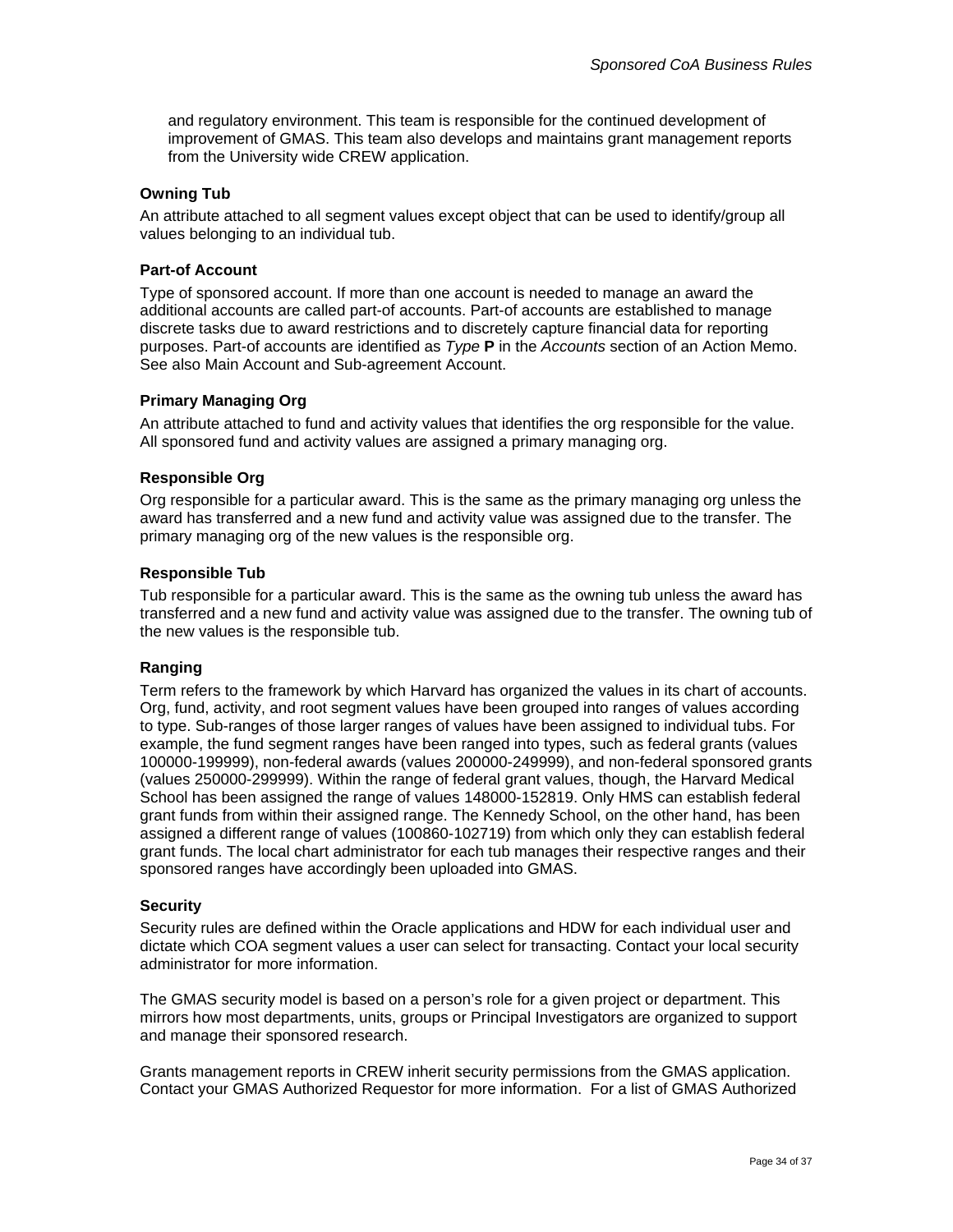<span id="page-34-0"></span>Requestors, go to: <http://vpf-web.harvard.edu/osr/> and select the GMAS link under *ShortCuts;*  from the GMAS website select *Reporting.* 

#### **Sponsored Budget Tool**

Sponsored budgets are entered into the General Ledger via the Sponsored Budget Tool. For information regarding budgets, please see: [http://able.harvard.edu/sbud/sbud\\_index.shtml](http://able.harvard.edu/sbud/sbud_index.shtml) For SPH please see the Sponsored Account Budget section of the Wasabi/SAFS Manual at: For SPH the budget may be uploaded using Wasabi; please contact the SPH Office of Financial Services for more information.

#### **Sponsored Programs Administration (SPA)**

The sponsored research office for Harvard Medical and Dental Schools responsible for coordination of sponsored activities, including proposal review and submission, review and acceptance of sponsored awards, working with Local Unit/departments to determine required account structures, and serving as the Local Chart Administrator and assigns and manages all values for designated Tubs. In addition, SPA is responsible for the data entry of sponsored projects/accounts in GMAS.

#### **Sub-agreements Issued by Harvard**

Sub-agreements Issued by the University can generally be defined as funding to an outside vendor under an agreement (sub-contract or sub-grant) received by the University that may include, but is not limited to, the following:

- A distinct amount of funding that may be modified during an award period.
- A defined period of time that may be modified during an award period.
- Terms and conditions that may include but are not limited to (1) scope of work, (2) line item budget, (3) reporting requirements.

Each sub-agreement issued by Harvard requires a sub-agreement account.

#### **Sub-agreement Account**

A special part-of account. **Every sub-agreement issued** by Harvard requires an account to capture the transactions of the agreement. Sub-agreement accounts are identified as *Type* **S** in the *Accounts* section of an Action Memo. Funds are allocated to subagreement accounts once they have been "obligated" to the subrecipient in a fully executed contact/amendment; until that time the funds the sponsored has approved for a subagreement remain in the "subagreement bucket" in GMAS and will not be allocated to any account.

See also Main Account and Part-of Account.

#### **University Business Systems and Services (UBSS)**

Department within Central Administration, Office of Financial Services, responsible for establishing and maintaining COA values in the GL via CSMA, cross validation rules, Oracle security, and other system administration functions. For functions involving sponsored COA values, UBSS generally works with the local chart administrators, security administrators, and OSP. UBSS is formerly known as Applications Administration.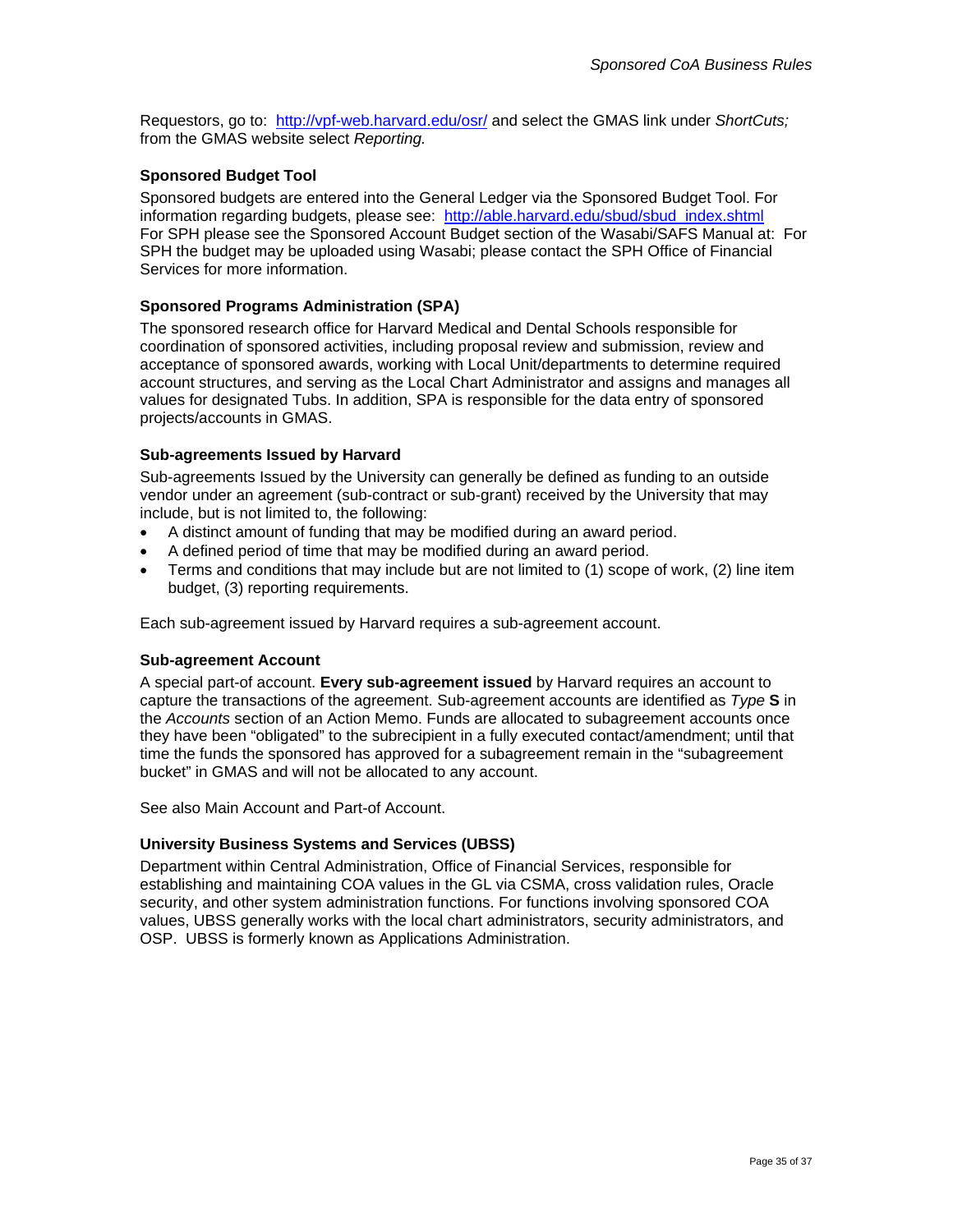# <span id="page-35-0"></span>**III. FREQUENTLY ASKED QUESTIONS (FAQ'S)**

#### **I received my Action Memo a couple of months ago and one account was established for my award. I know now that I can better manage my award with two additional accounts. Can I request additional accounts?**

Yes. Contact your central sponsored research office (SPA for HMS and HSDM; OFS for SPH; and OSP for all others). They will coordinate the creation of new accounts and another Action Memo will be sent as notification of the new accounts.

#### **I have sub-contractor under my award. I received my Action Memo but my subcontractor's account is not activated?**

The sub-contractor's account will be activated once the subcontract agreement is issued and fully executed. The funds for the subcontractor are in the "subagreement bucket". Once the agreement is fully executed the account will be activated and an action memo will be sent.

#### **The cost-sharing requirement of my award is being fulfilled by another sponsored award. What do I need to do?**

There are no special COA requirements for this type of cost-sharing which does not draw from University resources. The other sponsored award will have its own fund, activity, sub-activity combination that should be used for all transactions for that award.

#### **I am not able to view the budgets and transactions for a particular award. What can I do?**

If a person does not belong to Tub or Org to which budgets and transactions were posted for a given award, but needs to run reports on those budgets and transactions, they must request a modification to their Reporting Responsibilities and/or Flexfield Security Rules. This might be the case, for example, if a PI moves from one Tub to another, and new values are setup for their awards in the new Tub, but the history for the awards remains in the old Tub. The department administrator requests modifications of this type from his/her tub's local security administrator/authorized requestor.

For CREW reports and the GMAS application, contact the authorized requestor/team owner.